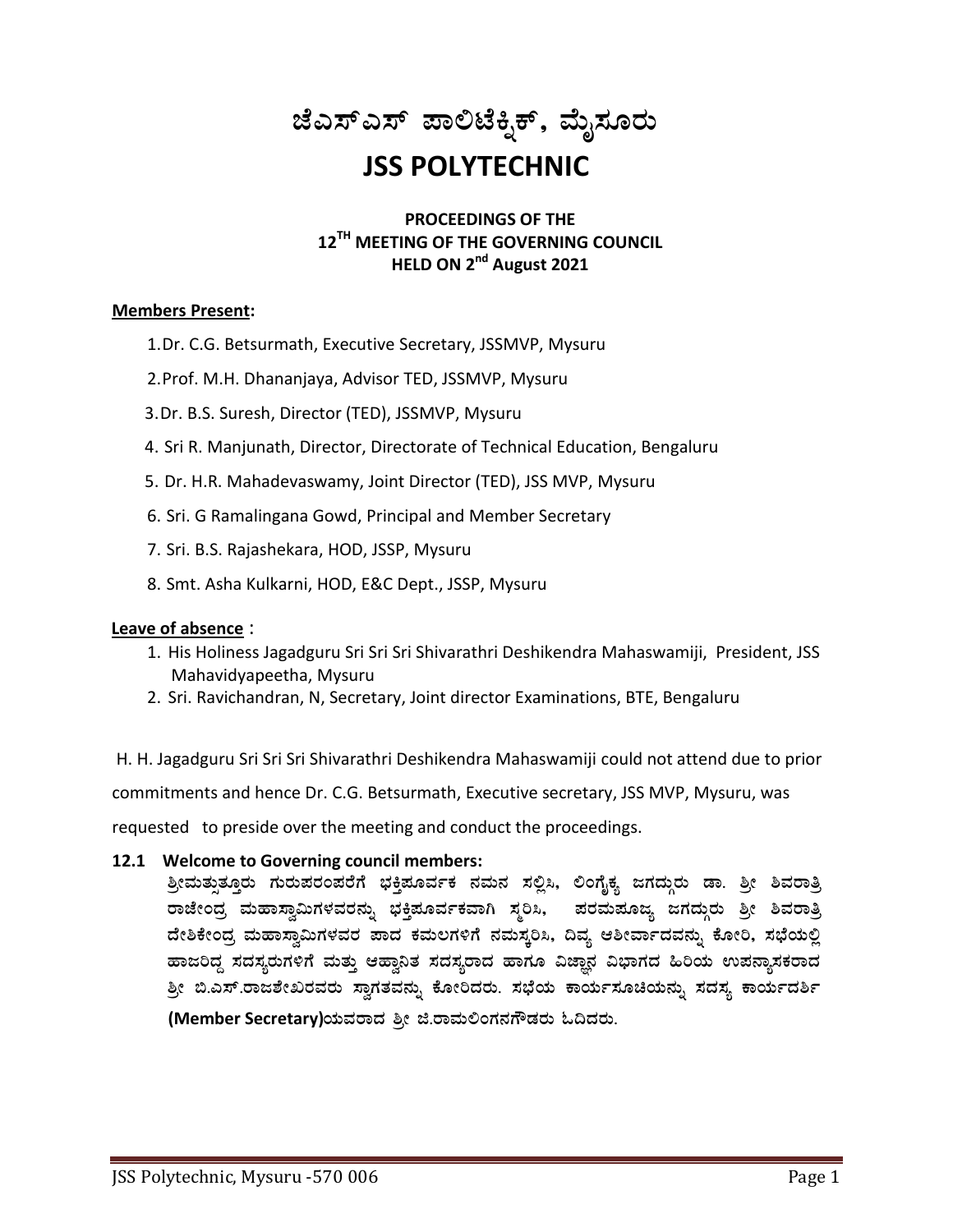## **12.2 Confirmation of proceedings of 11 th Governing Council meeting:**

Principal confirmed about the sending of the copies the proceedings of the  $10^{th}$  GC

meeting to the members which they approved

## **12.3 Review of action taken for 11 th GC meeting**

**12.3a(11.3a) i)** Conducting of Bridge Course in Applied Science, Mathematics and English

Communication.

**Resolution of 11 th GC Meeting:** It was resolved to inform the students who did not attended the bridge course, to contact the concerned lecturers of Mathematics and English communication, and get the guidance in the concerned subjects.

## **Action Taken:**

The students, who did not attend the bridge course, were asked to contact the concerned lecturers of Mathematics and English communication, and get the guidance in the concerned subjects.

## **Discussions /Suggestions:**

Prof. M.H. Dhananjaya, enquired about the number of students who attended the bridge course. For this, Principal confirmed that 60% of the students attended the bridge course. Further, he said that remaining 40% of students, who were absent, were asked to get the guidance from the concerned teachers.

Dr. C.G. Betsurmath, enquired about the procedure being followed in conducting bridge course. For this Principal replied that, low performing students based on their performance in SSLC examination were listed. Separate syllabus was prepared for these students, which comprised basic principles, common mistakes & errors committed in Mathematics. Study material to suit this was prepared and shared with the students. With prior teaching online, due to COVID pandemic, students were asked to work out the exercises given and submit the same. On submission it was evaluated and communicated to the respective students.

Resolution of 12<sup>th</sup> GC meeting: It was resolved to conduct Bridge Course in

Mathematics along with the induction programme as per C-20 syllabus.

## **ii) Establishing Language Lab**

**Resolution of 11<sup>th</sup> GC Meeting**: It was resolved to equip the language lab by procuring the required equipments/gadgets.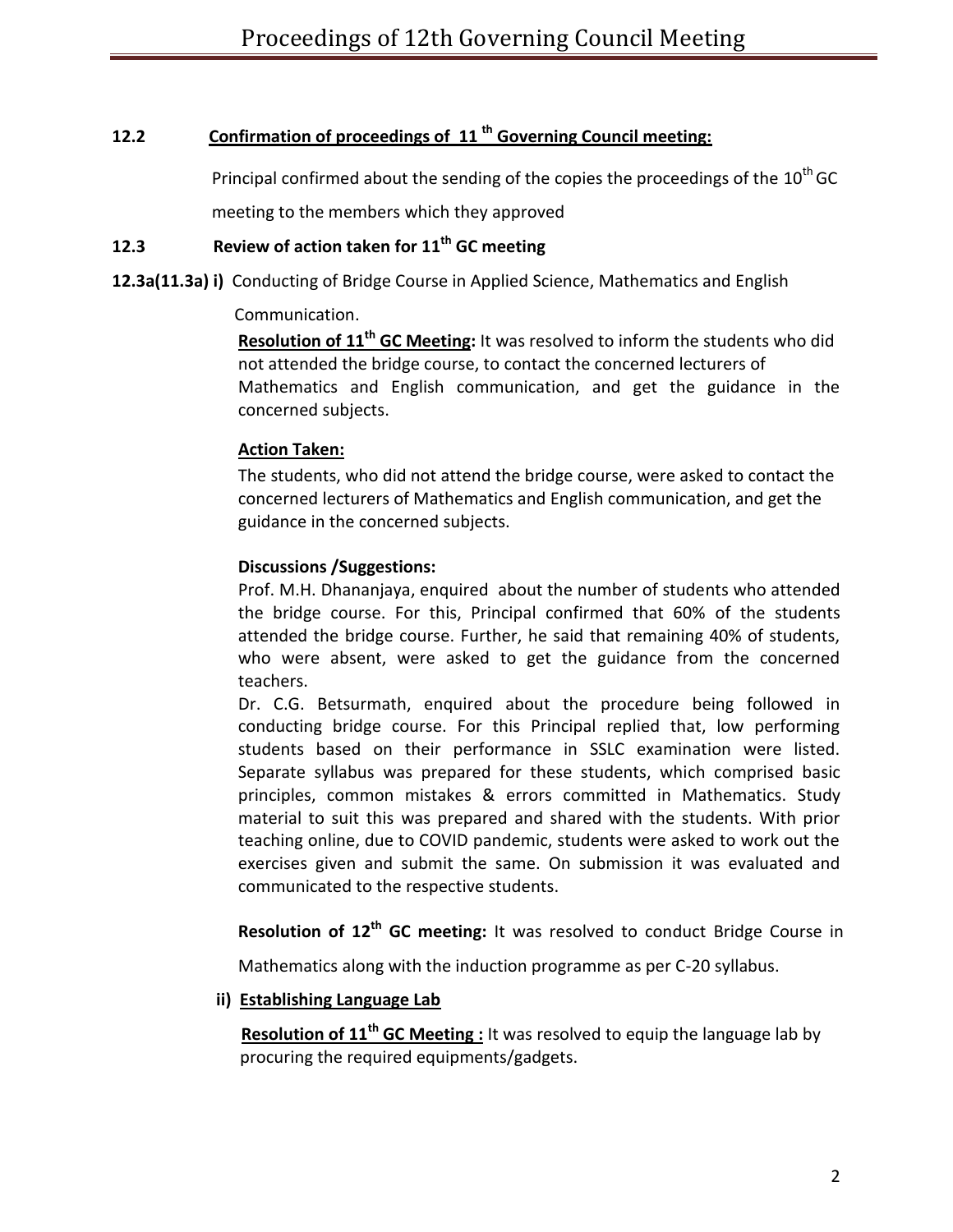## **Action Taken:**

- 1.Multimedia Projector was procured and installed (Through Alumni Association)
- 2.Quotations are called for 10 Head phones required for language lab. It will be finalized.
- 3.Charts required for language lab have been procured. (Donated by Shri. M C Mallikarjuna, Academic Coordinator, JSSP)

## **Discussions /Suggestions:**

Dr. C.G. Betsurmath, asked why head phones were not procured? For this Principal replied that, proposal for procuring headphones have been sent, and on approval it will be procured. Till that time students have been asked to bring their personal head phones.

**Resolution of 12<sup>th</sup> GC meeting:** It was resolved to equip the language lab as per requirement and technological development from time to time.

## **12.3b(11.3b) : Formation of Staff Evaluation Committee**

It was resolved to ask lecturers to envisage new ideas and teaching methods,

to combat with the existing COVID-19 pandemic situation, which will be a part of blended learning methodology.

## **Action Taken:**

- Prof. A T Bhashyam, Chairman(Evaluation Committee) visited our polytechnic on 09.07.2021 where in the staff have presented about different Methodologies adopted to conduct online classes
- Teaching staff are using, Google Meet, ZOOM app and TeachMint app for conducting, the class. For Engineering Drawing, the staff have adopted unique method of step by step procedure for better understanding of the subject through online classes. Same has been demonstrated to the Executive Secretary on 28.07.2021 by Sri. K B Chandrashekara Murthy, Lecturer, Dept. of Mechanical Engg.,
- Prof. A T Bhashyam, Chairman(Evaluation Committee) visited our polytechnic on 09.07.2021 where in the staff have presented about different Methodologies adopted to conduct online classes
- Teaching staff are using, Google Meet, ZOOM app and Teach Mint app for conducting, the class. For Engineering Drawing, the staff have adopted unique method of step by step procedure for better understanding of the subject through online classes. Same has been demonstrated to the Executive Secretary on 28.07.2021 by Sri. K B Chandrashekara Murthy, Lecturer, Dept. of Mechanical Engg.,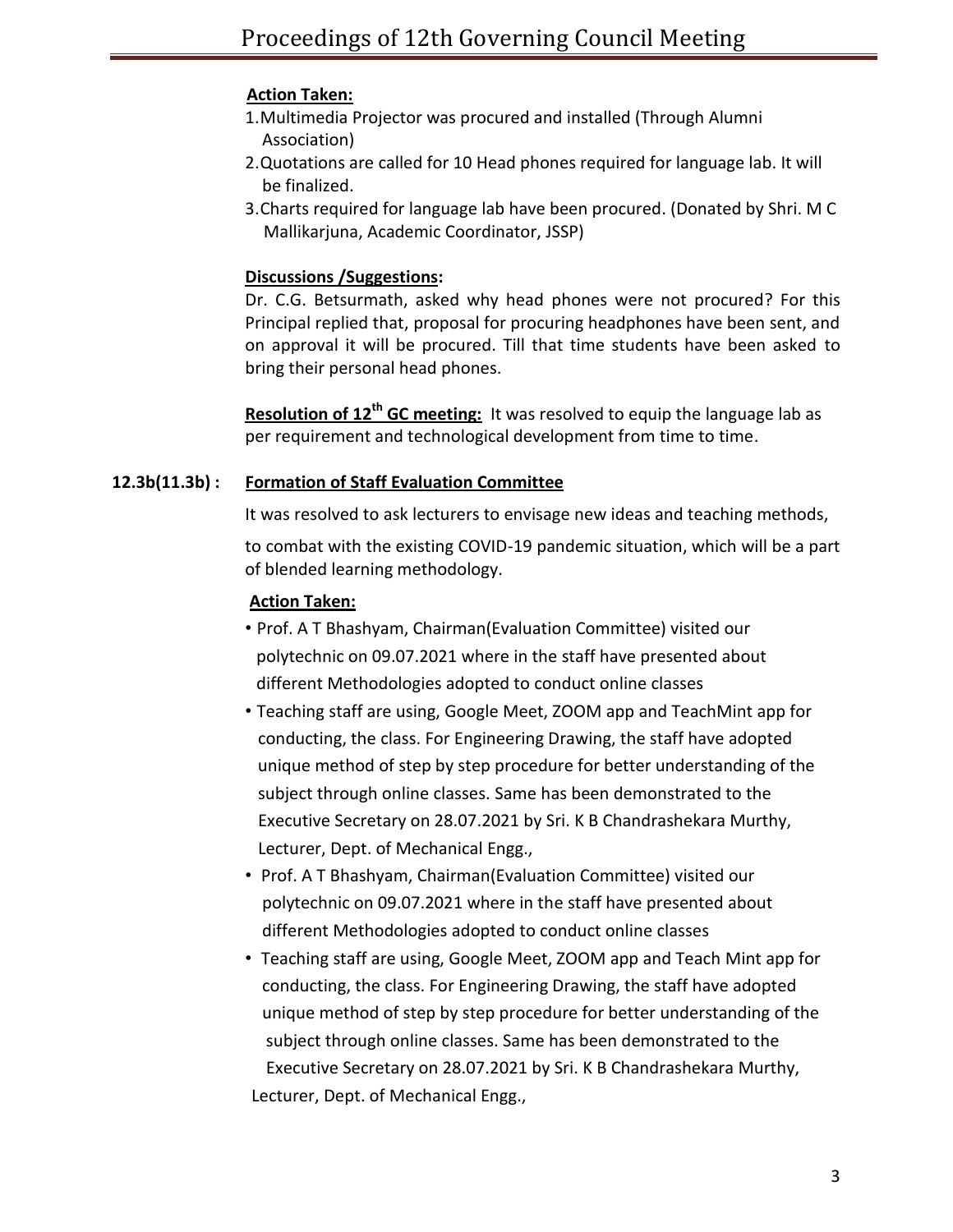## **Discussions /Suggestions:**

Dr. C.G. Betsurmath, advised to insist all the other staff to adopt and teach using **Teachmint** app platform, in order to maintain uniformity, in teaching Pedagogy.

**Resolution of 12 th GC meeting**: It was resolved to adopt **Teachmint** app, to maintain uniformity and for uniform comparative evaluation. To continue the staff evaluation under the guidance of Prof. A T Bhashyam.

## **12.3c(11.3c): Placement Discussion:**

## **Resolution of 12th GC Meeting:**

It was resolved to continue placement activities after COVID-19 restrictions are removed, to enable companies to take up off line recruitments.

## **Action taken:**

Placement activities which will be normally taken up for final semester students, could not be done, as the 5th semester examination was postponed till further instructions by DTE, Bengaluru, owing to COVID-19 pandemic, and examinations are yet to be conducted.

Placement activities will be resumed only after the examinations are conducted. However, many prestigious companies like, Toyota Kirloskar, Godrej, Infosys have approached and enquired about the probable dates for conducting the Campus Drive for final year students. They will be contacted immediately after the examinations.

Placement activities which will be normally taken up for final semester students, could not be done, as the 5th semester examination was postponed till further instructions by DTE, Bengaluru, owing to COVID-19 pandemic, and examinations are yet to be conducted.

Placement activities will be resumed only after the examinations are conducted. However, many prestigious companies like, Toyota Kirloskar, Godrej, Infosys have approached and enquired about the probable dates for conducting the Campus Drive for final year students. They will be contacted immediately after the examinations.

## **Discussions /Suggestions:** Members noted

**Resolution of 12 th GC Meeting:** It was resolved to continue and adopt new methods in improving employability once normal situation returns from COVID pandemic.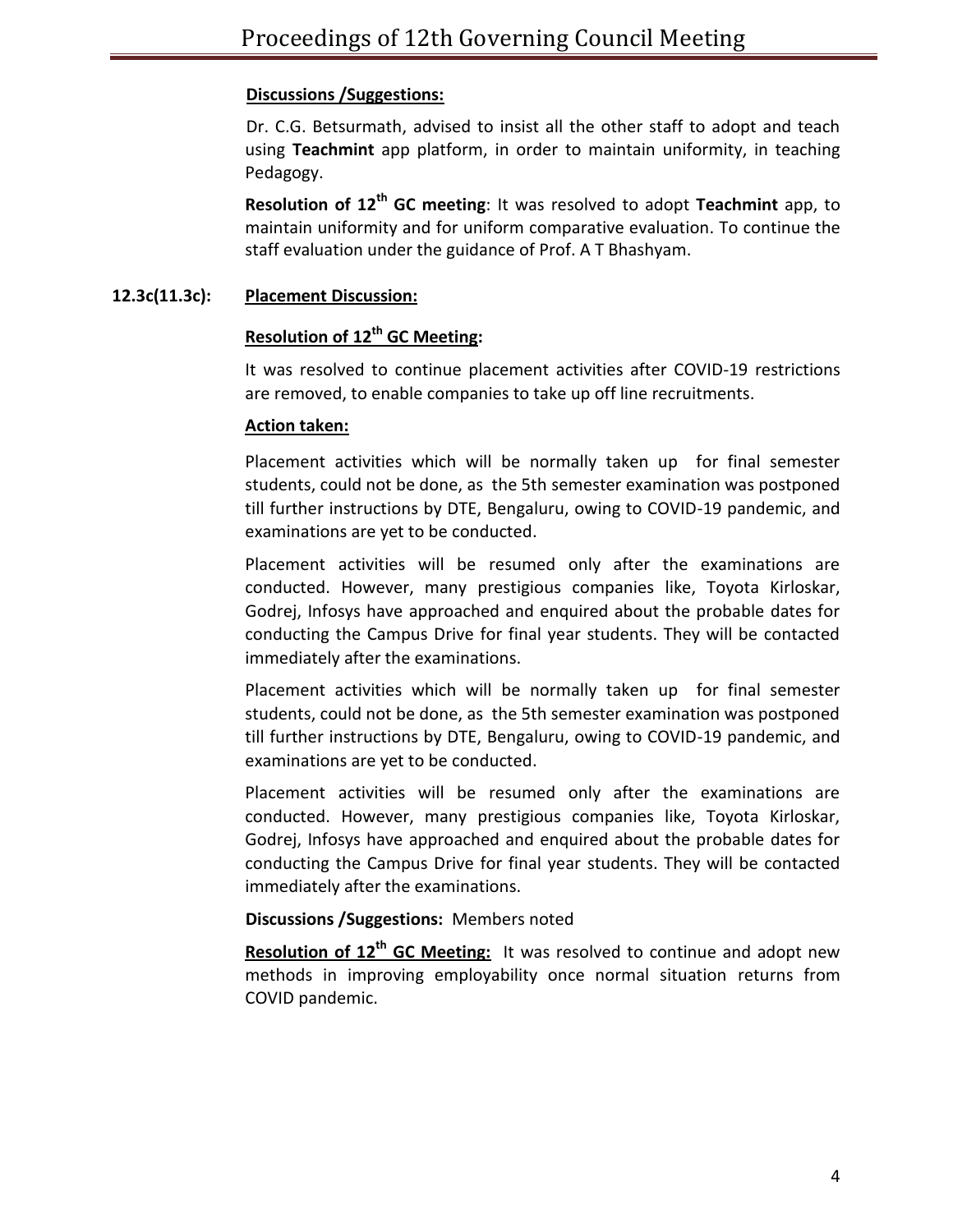## **12.3d(11.3d): Skill Development Activities** :

**Resolution of 11 th GC Meeting**: It was resolved to send the JSS training center assessment form under CMKKY Kushalakar- Training Program, to STEP duly filled and to prepare JSS Polytechnic, to establish training center to take up training activities.

It was resolved to send the JSS training center assessment form under CMKKY Kushalakar- Training Program, to STEP duly filled and to prepare JSS Polytechnic, to establish training center to take up training activities.

## **Action taken:**

 We have uploaded data for CMKKY Kushalakar Training program for following Jobs

- 1. Helper Mason
- 2. Construction Painter and Decorator. In this regard we have contacted District Skill Development Officer and has approved the Helper Mason Course. He has guided us to contact Head Office at Bangalore for getting Work Order.

An MOU with GTTC was signed on 04.03.2021, to carry out various skill development programs to our final year students. We also have a tie up with STEP, SJCE campus, to train and develop skills, like Soldering, PCB testing, for first and second semester E&E, E&C, CS and IS students

**Discussions /Suggestions:** Members noted.

**Resolution of 12<sup>th</sup> GC Meeting:** It was resolved to continue the skill development programme activities keeping constant communiqué with STEP and other concerned departments.

## **12.3.2(11.3.2): Procurement of Machinery / Equipment**

**Resolution of 11 th GC Meeting**: It was resolved to procure machinery/equipment/ lab facility/new software required during II semester, as per the new C-20 syllabus.

## **Action Taken:**

Additional Machinery/equipment/lab facility/new software, required during III and IV semesters, was listed in accordance with the C-20 syllabus. Proposal for procuring the equipments worth Rs 18.95 lakh is submitted to the Director (T) , Office and the same will be procured.

The estimated cost details for Each Course is as follows:

- 1. CE Rs. 2.14 lakh
- 2. CS Rs. 0.50 lakh
- 3. EC Rs. 1.00 lakh
- 4. EE Rs. 2.11 lakh
- 5. MC Rs. 7.20 lakh
- 6. ME Rs. 6.00 lakh
- **Total Rs. 18.95 lakh**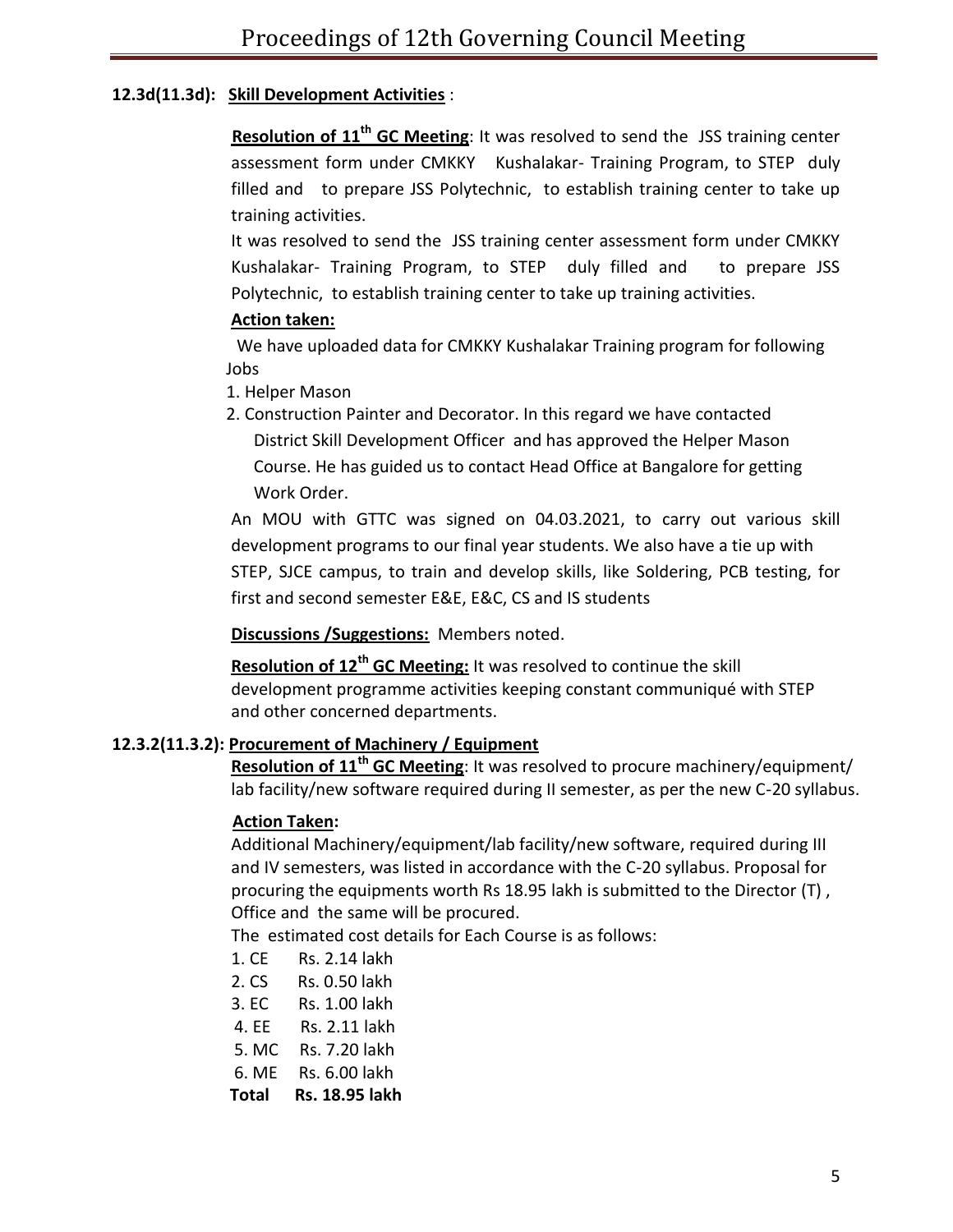## **Discussions /Suggestions:**

 Principal explained about list of equipment s required as per C-20 curriculum and about the list sent for approval.

Prof. M.H.Dhanjaya, expressed his serious concern about the delay in sending the proposal, and suggested to avoid such delays in future. Principal readily agreed to avoid such delays in future.

 Dr. C.G. Betsurmath, too showed concern about delay in sending proposal and asserted that such delayed attitude creates ambiguity with respect to the gravity of the purpose of procurement itself, and whether the concerned requirement is urgently required or not. In addition he also insisted that in case of urgency, the Director(T) office can be readily consulted and followed up, as it is within the campus, and very near to the Polytechnic.

For this, Principal clarified that though the delay is agreed upon, at present  $1^{\text{st}}$  and 2<sup>nd</sup> semester examinations are yet to be conducted, and also as the listed equipments are needed during  $3^{rd}$  and  $4^{th}$  semesters, the proposal is being done well in advance.

**Resolution of 12<sup>th</sup> GC Meeting:** It was resolved to send proposal in time in future and also to procure the equipments needed at present, at the earliest.

### **12.3.3(11.3): Result & Performance of Students:**

**Resolution of 11 th GC Meeting:** It was resolved to improve the results of final year during next academic year.

### **Action Taken :**

| Total students<br>appeared | No. of FCD | No. of FC | No. of Pass | Percentage of<br>pass |
|----------------------------|------------|-----------|-------------|-----------------------|
| 226                        | 91         | 69        | 03          | 72.13                 |

Result of Final year examinations is as follows:

Out of 91 FCD's,

- $\checkmark$  10 students have scored above 90%
- $\checkmark$  50 students have scored between 80% to 90%
- $\checkmark$  31 students have scored between 75% to 79%.

The results of all semester is as per 12.5.3

To improve results and performance, following steps are being followed:

- 1) Unit tests are being conducted after the completion of each chapter.
- 2) Students who have not performed are identified, and extra assignments and guidance are given.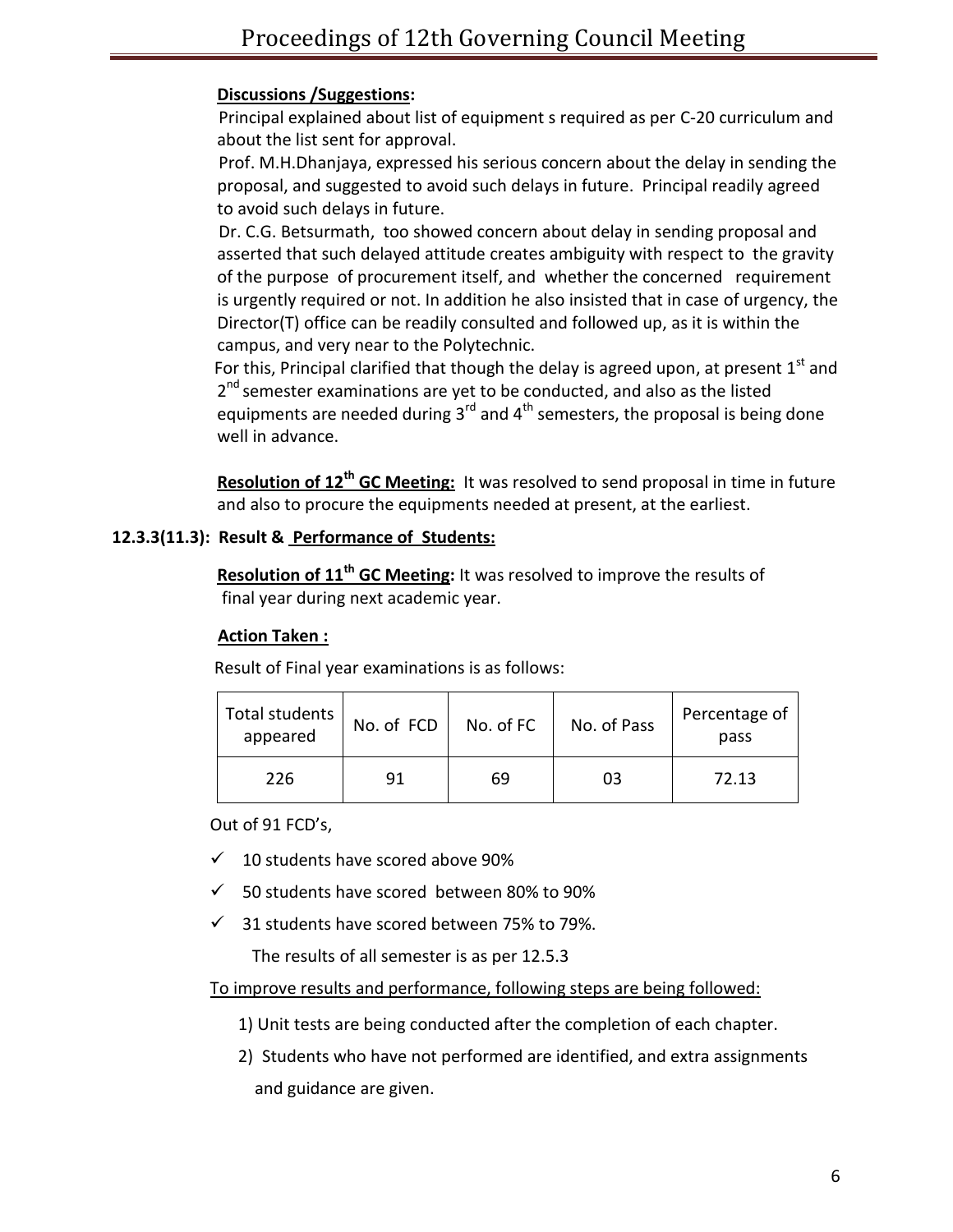3) Concerned parents are also being informed about the performance of their children

## **Discussions /Suggestions:**

Dr. C.G. Betsurmath, enquired whether the results are being compared with the present one and is there any improvement from the previous year?.

For this, principal told that the previous year result is presented as examinations of present academic year are yet to be conducted.

Prof. M.H.Dhanajaya, mentioned that the 72.13% result is very less, rather it should be minimum 90% and asked about the chances of improving. For this principal expressed that there are chances to improve results.

At this point, Dr. C.G. Betsurmath, asserted that the result should be 100% and insisted principal to prepare the students to achieve 100% result. For this Principal said that achieving 100% is difficult, as it is ideal. However all out effort will be exercised to achieve highest percentage.

**Resolution of 12<sup>th</sup> GC Meeting:** It was resolved to implement the suggestions made in all earnest and achieve the target intended.

## **12.3.4(11.3.4): Alumni Association:**

**Resolution of 11 th GC Meeting:** It was resolved to continue the alumni activities with enhanced involment of alumni members and notifications and messages regarding important events like college day/alumni meet etc., will sent to their mail.

## **Action Taken:**

Directors meeting of JSSPM, Alumni association was held on 27.03.2021 at Principal's chamber, where it was resolved to purchase items for furnishing seminar hall. In sequel to the above, the following items were purchased for furnishing seminar hall, from Alumni association's financial fund.

- i) New curtains for doors and windows
- ii) Frill curtain for stage
- iii) Multimedia projector
- iv) Speakers and sound system.

Second Alumni meeting of the academic year 2020-21 was held on 17.07.2021 at 11.00am (online Meeting). 45 Members had participated in the meeting and gave their suggestions. Mr. Likith Kumar (Alumni) who is now in LONDON had participated and has accepted to extend his support for some development activities. Mr. Krishna Bhardwaj (Alumni) has accepted to sponsor items for seminar hall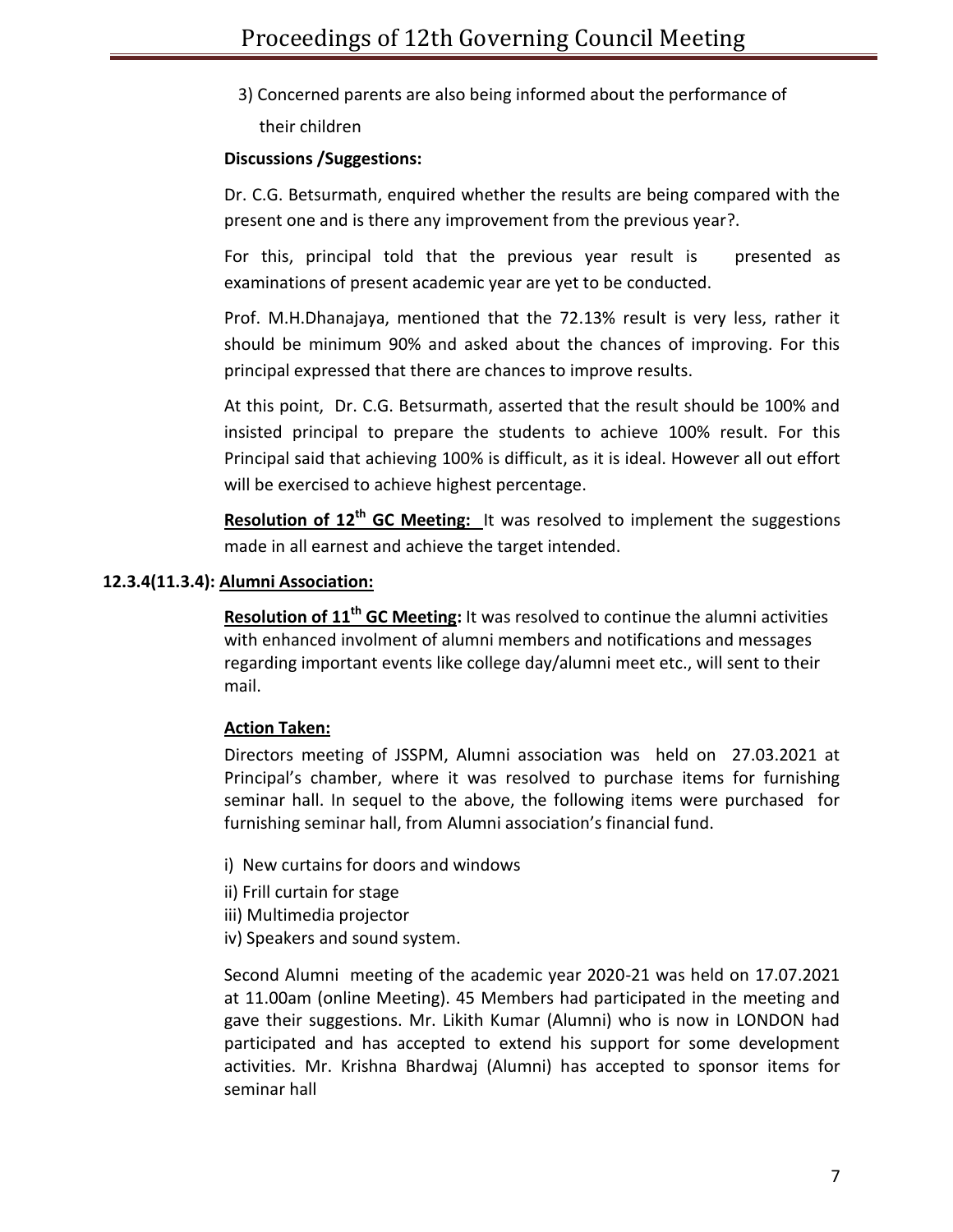## **Discussions /Suggestions:** Members noted

**Resolution of 12<sup>th</sup> GC Meeting:** It was resolved to improve and increase alumni activities. Further, Try involving alumni members and getting suggestions and help, if any, for the improvement of institution activities, which may be academic or post diploma activities.

## **12.**3.5(11.3.5) **Guest Lectures and Training**

 **Resolution of 12 th GC Meeting :**It was resolved to arrange for guest lectures and staff training regularly.

## **Action Taken:**

Details of on line FDPs and Webinars attended by our staff and on line webinars conducted by our staff is as per 12.7.1

enclosed.

| Number of FDPS attended            | $\therefore$ 09 |
|------------------------------------|-----------------|
| Number of Webinars attended        | $\therefore$ 13 |
| Number of SWAYAM Courses completed | $\therefore$ 05 |

**Discussions /Suggestions:** Members noted

**Resolution of 12th GC Meeting**: It was resolved to arrange webinars and FDPs once the academic activities are resumed.

## **12.3.6 Establishing E-library**

## **Resolution of 12th GC Meeting:**

It was resolved to counsel and guide students to utilize the existing e-library effectively.

Action Taken: List of Websites for e-library is circulated among the mentors and are asked to counsel the students to use the e-library effectively.

Logbooks are being maintained separately for staff and students to record the usage.

 **Discussions /Suggestions:** Members noted

 **Resolution of 12th GC Meeting:** It was resolved continue e-library activities.

## **12.3.6 Admissions**

## **Resolution of 12th GC Meeting:**

It was resolved to improve the admissions.

## **Action Taken**:

To improve the Admissions,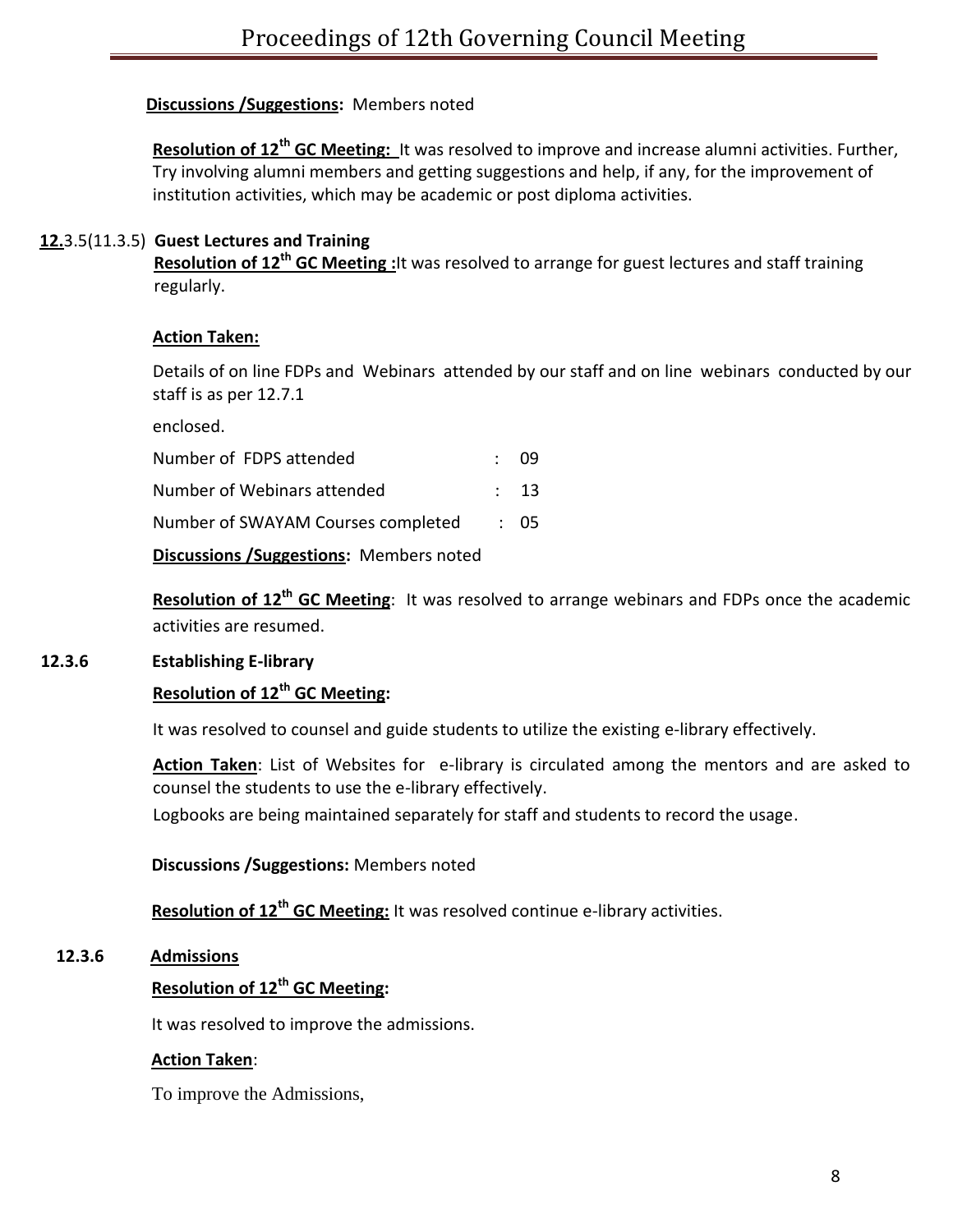- i) Mock Exam for SSLC students as per SSLC Board was conducted on 28.06.2021 for English Medium students and on 08.07.2021 for kannada medium students. 1143 responded . Whatsapp group for all these students were created in which we have posted our Polytechnic promo video and broacher about our institute information
- ii) Our staffs have visited 100 SSLC Examination Centers in and around Mysuru and have distributed the broacher, displayed the poster in the respective Schools notice board on SSLC exam days that is  $19<sup>th</sup>$  and  $22<sup>nd</sup>$  July 2021.

## **Discussions /Suggestions:**

Prof. M.H.Dhanajaya, mentioned that in the past , when Higher National Diploma and National diploma (HND & ND) programmes were in place, admissions used to be better. The three polytechnics, Women, Nanjangud and PDA have some special quality and programs which attracts students. Since the NEP policy is being implemented, there will be flexibility and scope for implementing additional programmes. He questioned principal as to what initiative is being taken in your polytechnic to attract students and improve admissions by introducing additional programmes?. He further suggested to invite people from industries who are Specialists in polytechnic education and find what is appropriate and suitable. Then call a meeting and come up with an idea for starting new programme, which will be different, industry oriented and improves employability. If the polytechnic sticks to conventional courses, the admissions will not improve.

He asked principal to recognize staff, who are buoyant and innovative and discuss with them what could be done positively in this direction. Otherwise, if the status quo is maintained as in the past, and to explain the same , GC meeting is not required. He expressed that your polytechnic also should shine like the other three in the campus.

For this, Principal readily agreed to start working in this direction and implement his valuable suggestions.

Sri R. Manjunath, showing his consent to the suggestions of Prof. M.H.Dhanajaya, opined that conventional courses, with an exception for computer and allied courses, are losing luster, which has been highlighted by even AICTE. He further said, firstly, it is the right time now to envisage possibilities of how the existing courses can be supported, in terms of uplifting their curriculum, teaching learning process or any other means. Secondly, the take away of emerging technologies, as suggested by AICTE, like IT & IT related areas are nearly 70%, in respect of placement. With this trend, most of the students are more inclined towards computer and allied courses. In this direction AICTE strongly suggests, to introduce courses like AI & Machine learning, robotics etc. He suggested the principal and the management to discuss and decide on starting these courses.

For this, Prof. M.H.Dhanajaya questioned principal as to what he is going to do in ths direction and is he going form a committee?

Principal said that a committee will be formed to look into this.

Prof. M.H.Dhanajaya, suggested principal to include people from industries and experienced persons in polytechnic education.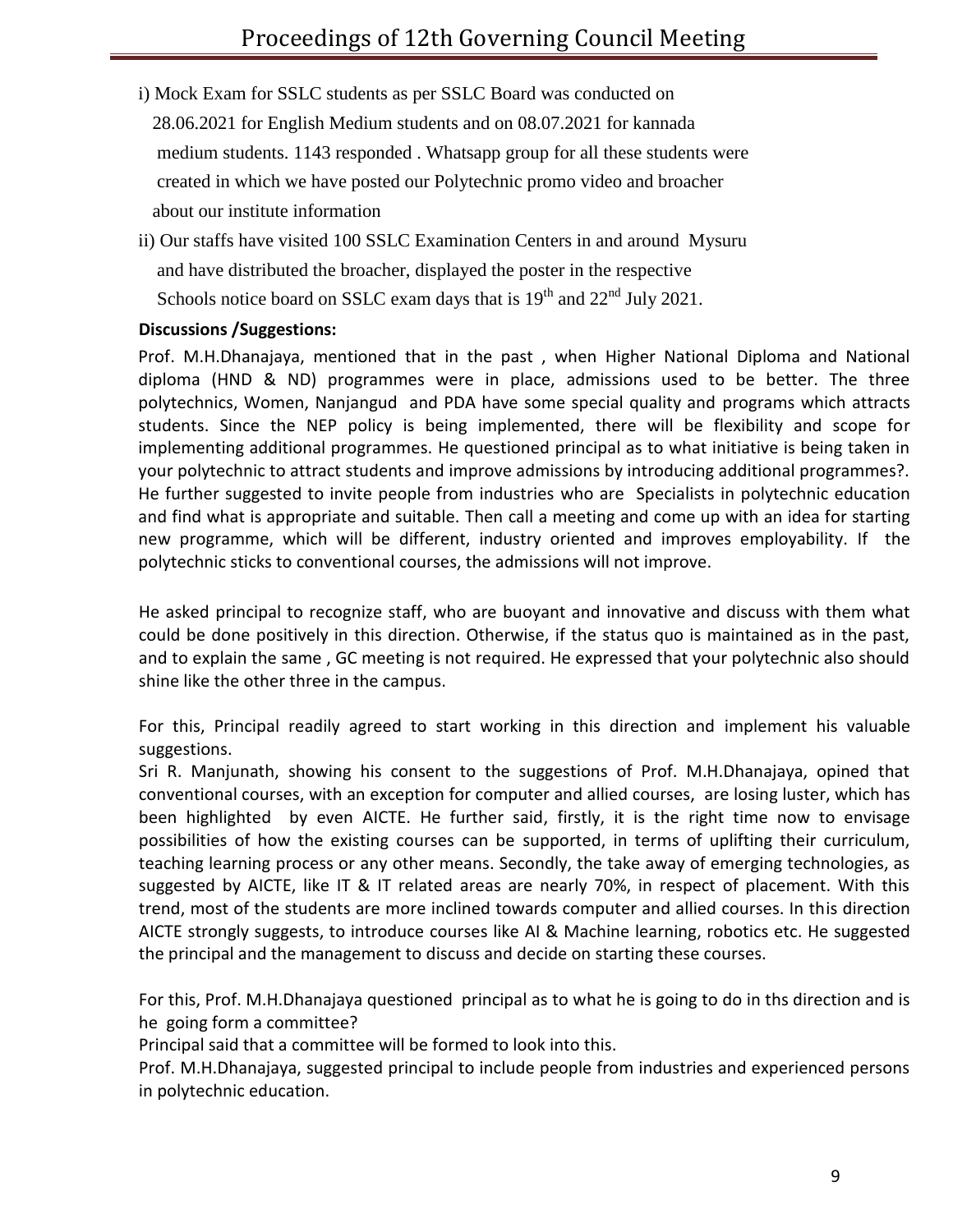For this principal agreed.

Dr. H.R. Mahadevaswamy, replying to the discussions mentioned above, said that the polytechnic do not have NBA accreditation, and as such, it cannot apply for the introduction of normal courses. However the polytechnic can apply for the emerging possible courses suggested by AICTE, like Cyber security, Data science, Robotics & Automation and AI & Machine learning. As fo now these courses do not have approved syllabus by DTE. As such he requested DTE to frame and introduce the syllabus in the board level so that it can be practically introduced by the polytechnic.

For this, Sri R. Manjunath, mentioned that the board is already framing syllabus for AI&ML. However, with regard to other suggested courses, it will be addressed as and when the demand for the courses arise, and the curriculum will be revised.

Prof. M.H.Dhanajaya, with regard to the introduction of Polymer technology, suggested principal to consult resource persons in Indian Rubber Institute situated inside the SJCE campus and Advanced Polymer Science Department in SJCE. He also suggested formulating a new word for Polymer technology. Further he asked to introduce programmes that attract students which will be industry and job oriented.

For this principal agreed.

Prof. M.H.Dhanajaya, said that if the admissions comes down, it indicates that there no inclination for the students to join the institution, which in turn results in the very existence of the polytechnic education.

 For this, Sri R. Manjunath, expressed that, in many of the polytechnics, where there is no admission for IS, E&E and Mechatronics, they are closing it and starting emerging technology courses like AI&ML. Polytechnics where there is no admission, they can think on these lines of introducing emerging technology courses. For this he suggested to approach AICTE regarding reduction in intake/ closure of courses and starting of emerging courses in demand.

For this Principal told that AI&ML course will be introduced from next year.

Dr. H.R. Mahadevaswamy, with regard to the concern of retaining staff due to the introduction of new course said that, closing of IS do not have any impact on staff as AI&ML is an allied course of IS.

For this Principal agreed and said that it is not very easy to close courses as students and staff needs to be accommodated. Though our JD had suggested closing of IS course it takes lot of time and quite an amount of procedure needs to be followed. In addition we require management resolution and its approval for closing of courses and NOC from Govt. and affiliating body.

**Resolution of 12th GC Meeting:** It was resolved to adhere to the suggestions made.

- **12.4 Induction Programme :** Noted(Annexure-I)
- **12.**5 **Academic Activities -** (Annexure-II)
- **12.5.1 Courses Offered :** Noted
- **12.5.2 Admissions :** Noted
- **12.5.3 Result Analysis** : Noted (Annexure-III)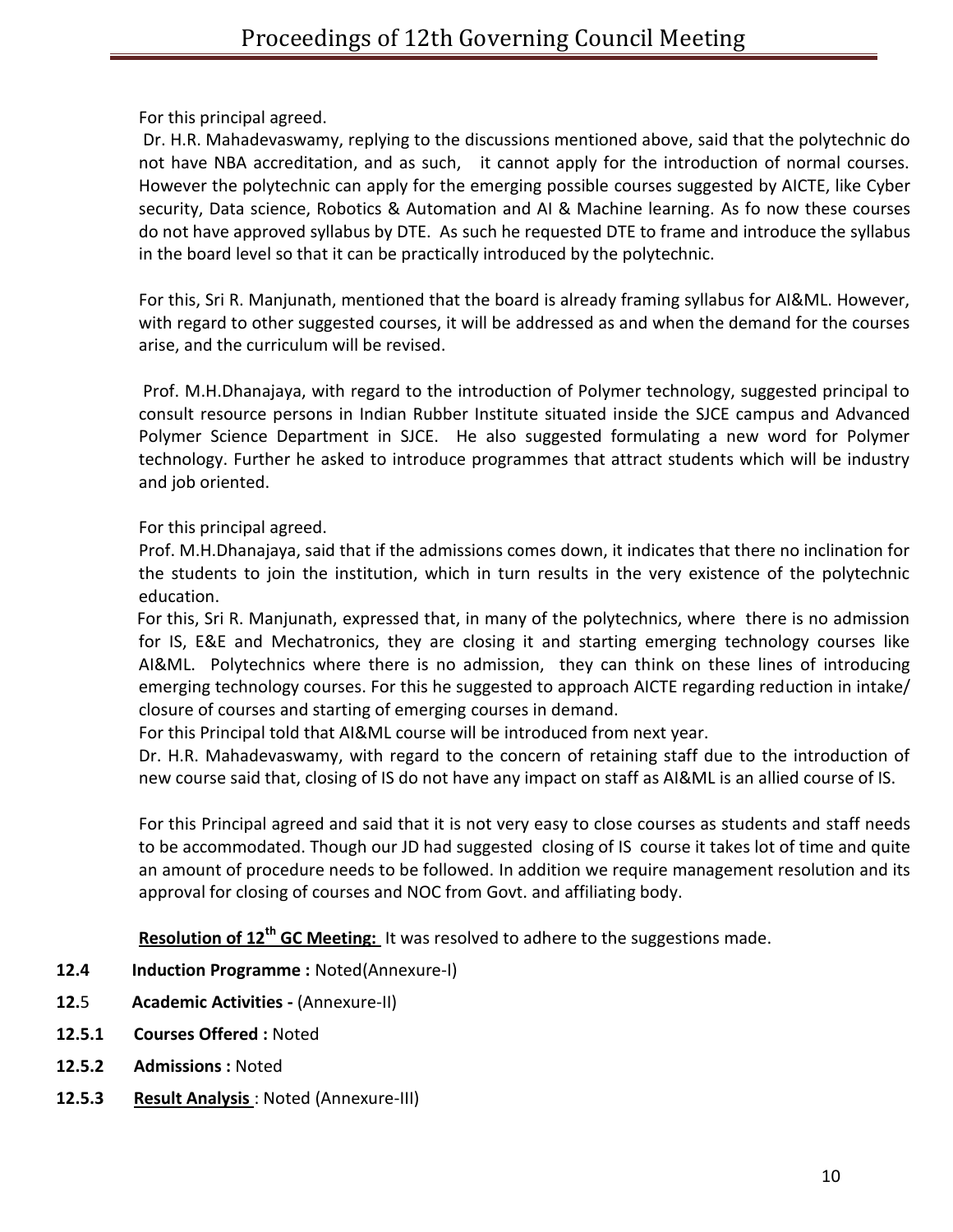- **12.6 Extracurricular Activities :** (Annexure-IV)
- **12.6.1 NSS Activities:** Noted
- **12.6.2 NCC :** Noted
- **12.6.3 Alumni Association:** Noted
- **12.7 Staff Development Programme:** (Annexure-V)
- **12.7.1 Faculty Development Programme** : Noted
- **12.7.2 Programmes/Workshops/Webinars organized** : Noted
- **12.7.3 SWAYAM online courses** : Noted
- **12.7.4 Publications** : Noted
- **12.8 Scholarships** : Noted (Annexure-VI)
- **12.9** Online Activities during Lockdown period : (Annexure-VII)
- **12.9.1 Online Classes conducted and its impact** : Noted
- **2.9.2 NSS Activities during Lockdown period** : Noted
- **12.9.3 NCC Activities during Lockdown period** : Noted
- **12.9.4 Vaccination to the Staff and Students:** Noted
- **12.10 Audited Statements** : Noted
- **12.11 Any other subjects/ matter with the permission of chairperson** :

Dr. C.G. Betsurmath, asked Sri R. Manjunath ,to share inputs, if any, in the interest of the Institution and guide in the right direction.

Sri R. Manjunath, responding to the request, told about as to how to manage the courses whose demand has reduced, with the introduction of new emerging courses. He also appreciated the concern of Dr. C.G. Betsurmath about achieving 100% result. He stated that everyone has to work in this direction. The actual result achieved may be 100% or 90%, but our aim should be, to achieve 100%. Further, with regard to development of curriculum of emerging courses, he asked JSS institution to go ahead with the proposals with AICTE and simultaneously inform them, so that they can prepare the curriculum and at their end.

He informed that this year AI&ML course will be started in one or two institutions and the required syllabus is ready. In addition, he said that they are going to have Twinning programme with other countries, in which one year the students study in India and next two year they study in the country with whom they have tie up. This also has the approval of AICTE. Continuing, he told that Tours & Travellism is another course which is being started this year at SJ Polytechnic, Bengaluru. He suggested starting this course in our institution also and the necessary support will be extended from their side.

Dr. C.G. Betsurmath, expressed his happiness about the support extended by the DTE, and urged Principal to avail the opportunity to its best and also keep in constant touch with the directorate.

At this point, Dr. B.S. Suresh, expressed that he has already discussed with advisor and Joint Director also and he will be having a meeting with the heads of all the Polytechnics together and look at the collective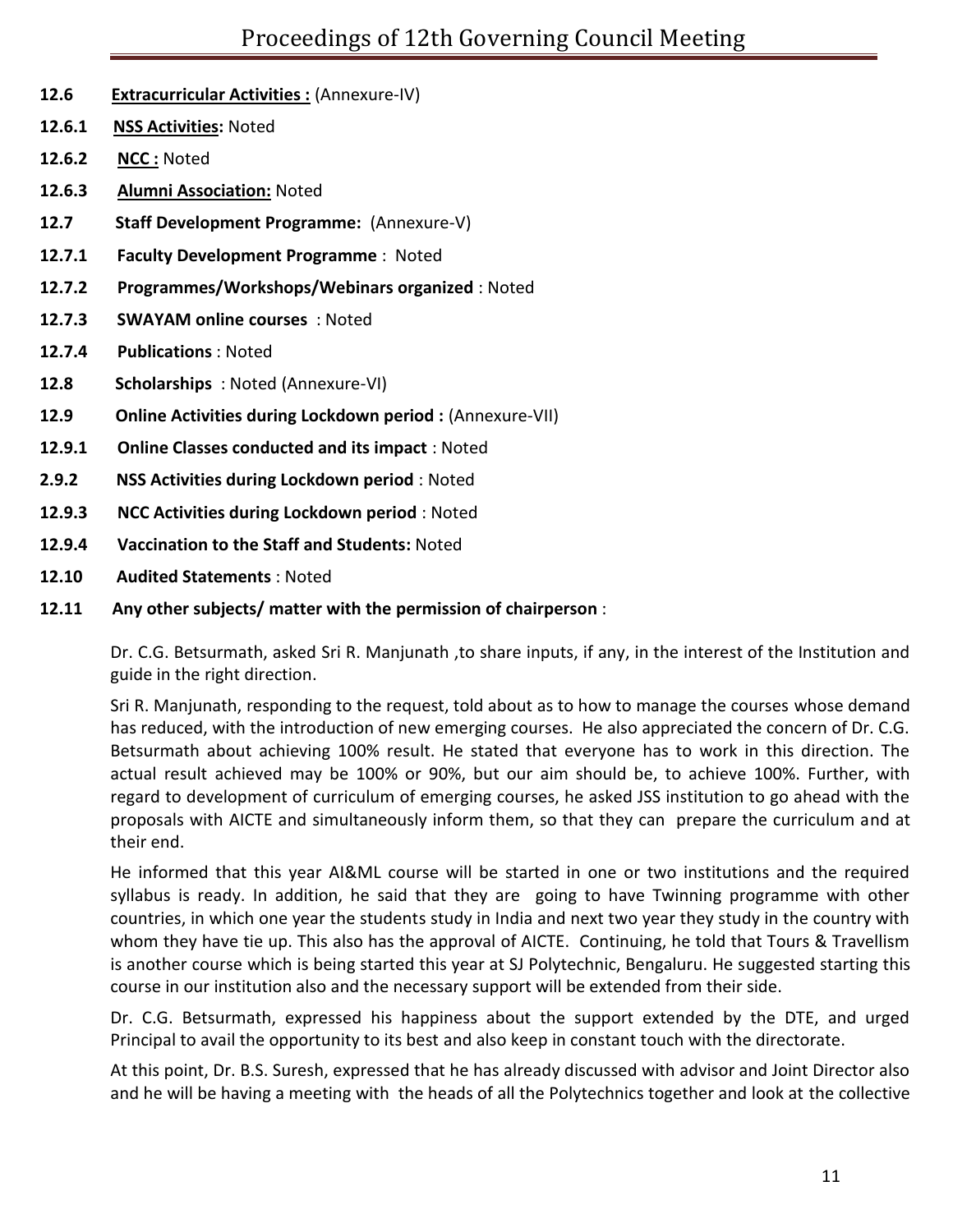approach regarding as to how we could develop to the next level of excellence. This will be the next step regarding the up gradation of institution, that is being discussed.

Dr. C.G. Betsurmath, informed Sri R. Manjunath, that Dr. B.S. Suresh,has joined as Director , Technical Education Division and he congratulated him.

Dr. C.G. Betsurmath, mentioned about the immense support being extended by Sri R. Manjunath and felt that the opportunity has to be utilized effectively by all the Polytechnics ,SJCE and other Engineering colleges under JSSMVP.

For this Sri R. Manjunath, assured to visit our institution whenever he comes to Mysuru.

Dr. C.G. Betsurmath, asked Smt. Asha Kulkarni, to speak. She said that we will address the deficiencies highlighted with regard to result and admissions and put all out effort to achieve the best. She also assured that the admissions to the E&C department will be improved this year which was less in the previous years.

Sri R. Manjunath, expressing his views regarding less admissions, suggested to get enrolled for NBA accreditation, as JSS institution is a leader in getting the NBA, with well versed faculty members who have undergone NBA training. Their services can be availed effectively which helps in getting the NBA accreditation for the Polytechnic. With this, the admissions will definitely improve and in addition brings name & fame to the polytechnic, he opined.

Replying to this, Dr. H.R. Mahadevaswamy, said that the SAR, for NBA is being prepared and very soon will be applying for NBA accreditation.

Dr. C.G. Betsurmath, asked Prof. M.H.Dhanajaya, to express his views.

Prof. M.H.Dhanajaya, said that a prompt thinking is needed regarding the uplifting of this Polytechnic in the right direction, which is ready for growth. With NEP put together, we have to see that the Polytechnic has a new vision. Earlier, we use to run the programme National Diploma & IMS in the Polytechnic, due to which it was shining. Unfortunately it was closed down. We are not able to replace with another programme which makes the Polytechnic important. He further said that, We have to look into the present work of the Indian system and newer report. For example, their association with IRI will fetch them a step forward and similarly they should work on bringing the people, who are experts in the field of polytechnic education.

Dr. C.G. Betsurmath, agreed with the views of Prof. M.H.Dhanajaya, and felt that any step to be taken towards the progress of polytechnic, has to be done keeping in view the developments of NEP and IR4.

Sri R. Manjunath, informed that the Govt. of Karnataka has taken the implementation of NEP very seriously, and has formed committee of several Vice Chancellors also. He opined that, NEP will be implemented in due course of time, in spite of many objections from many quarters regarding its implementation in haste. However, the moment the rules and policies are framed with regard to the implementation of NEP, there will be Government order and we shall abide by those regulations.

Dr. C.G. Betsurmath, adding to the above, said that the Higher education minister during his visit to meet His Holiness, advised JSS to be the first to implement the NEP. Dr. C.G. Betsurmath also sought the advice and guidance of Sri.R. Manjunath in this regard, for which he agreed readily.

Dr. H.R. Mahadevaswamy, informed that he along with Dr. B.S. Suresh, will chalk out the programme & then we will come back, after discussing with the principals of all the polytechnics.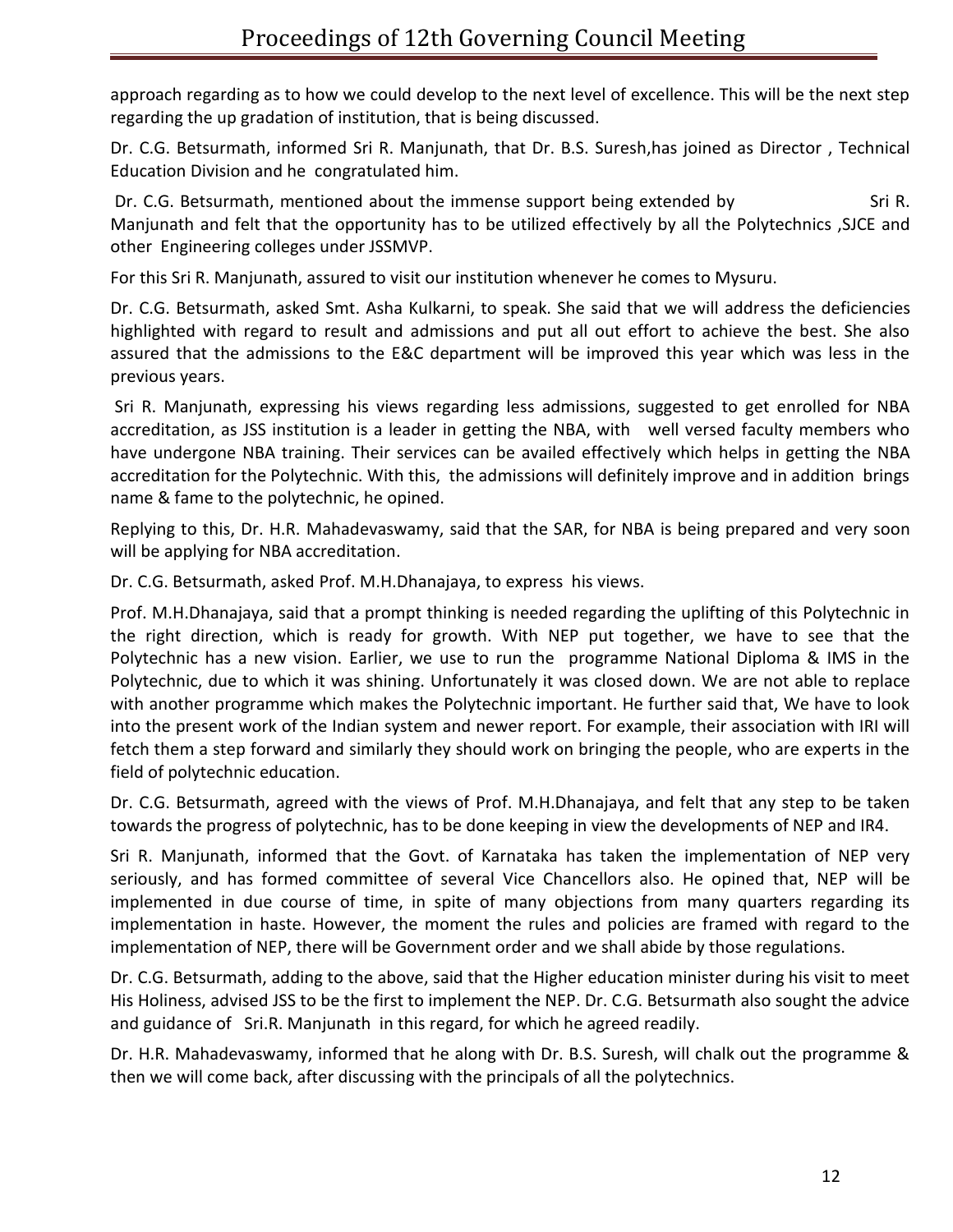## **Vote Of Thanks**

Smt. Asha Kulkarni, HOD, E&C dept. proposed the vote of thanks to all the distinguished members of Governing Council.

 **Sd/- Principal**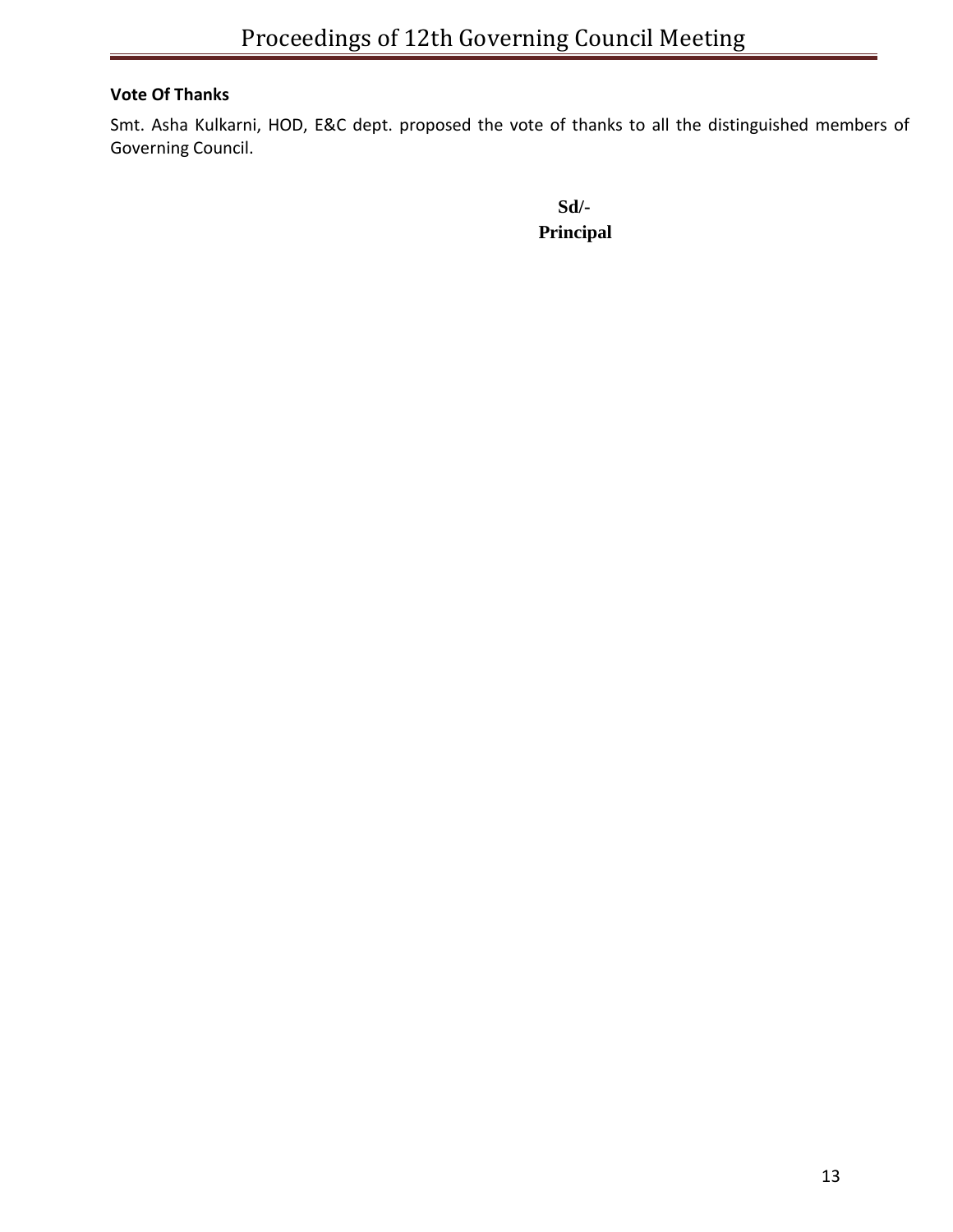### **INDUCTION PROGRAM : (Annexure – I)**

For Newly admitted students, as per C-12 Syllabus Induction programme was conducted and activities are as below .

1.Campus visit to library, hostel, playgrounds, workshop etc.

2.Screening of Institution Video

3.A talk on NCC, NSS , Placement activities, Personality development, Personal & Community health & Hygiene was arranged and completed.

4.Talent search in Music/Antakshari /Instrumental music/dance/ team activity/ Essay/ Pick & speak/ Sports etc. was carried out

5.Awareness on Student scholarship- Introduction to SSP portal- e-pass- Authenticated documents, how to apply in portal? was imparted to students.

### **ACADEMIC ACTIVITIES** – (**Annexure – II)**

#### **COURSES OFFERED:**

- Electronics and Communication Engineering (1986 -87)
- Mechanical Engineering (1986-87)
- Computer Science and Engineering (1986-87)
- $\blacktriangleright$  Information Science and Technology (2003-04)
- $\blacktriangleright$  Mechatronics Engineering (2003-04)
- Electrical and Electronics Engineering (2005-06)
- $\triangleright$  Civil Engineering (2007-08)
- Artificial Intelligence & Machine Learning ( New Course to be proposed)
- Polymer Technology (New course to be proposed)

### **ADMISSIONS-**

#### **ADMISSION FOR FIRST YEAR: 2020-21**

| <b>Branch</b>                        | <b>Sanctioned</b><br><b>Intake</b> | <b>Admitted</b>    | <b>Boys</b>        | <b>Girls</b>    |
|--------------------------------------|------------------------------------|--------------------|--------------------|-----------------|
| Civil Engg.,                         | 40                                 | $39 + 2(SNQ)$      | $35+2(SNQ)$        | 04              |
| Computer Science<br>Engg.,           | 60                                 | $47+3(SNQ) +1(R)$  | $43+3(SNQ) +1(R)$  | 04              |
| $E \& C$ Engg.,                      | 60                                 | $18 + 3(SNQ)$      | $18 + 3(SNQ)$      | 00 <sup>0</sup> |
| Electrical &<br>Electronics Engg.,   | 40                                 | $36 + 2(SNQ)$      | $32 + 2(SNQ)$      | 04              |
| <b>Information Science</b><br>Engg., | 60                                 | $09 + 2(SNQ)$      | $9 + 2(SNQ)$       | 0 <sup>0</sup>  |
| Mechatronics Engg.,                  | 40                                 | $19+2(SNQ)$        | $19+2(SNQ)$        | 00 <sup>0</sup> |
| Mechanical Engg.,                    | 60                                 | $21 + 3(SNQ)$      | $21 + 3(SNQ)$      | 0 <sup>0</sup>  |
| <b>TOTAL</b>                         | 360                                | $189+17(SNQ)+1(R)$ | $177+17(SNQ)+1(R)$ | 12              |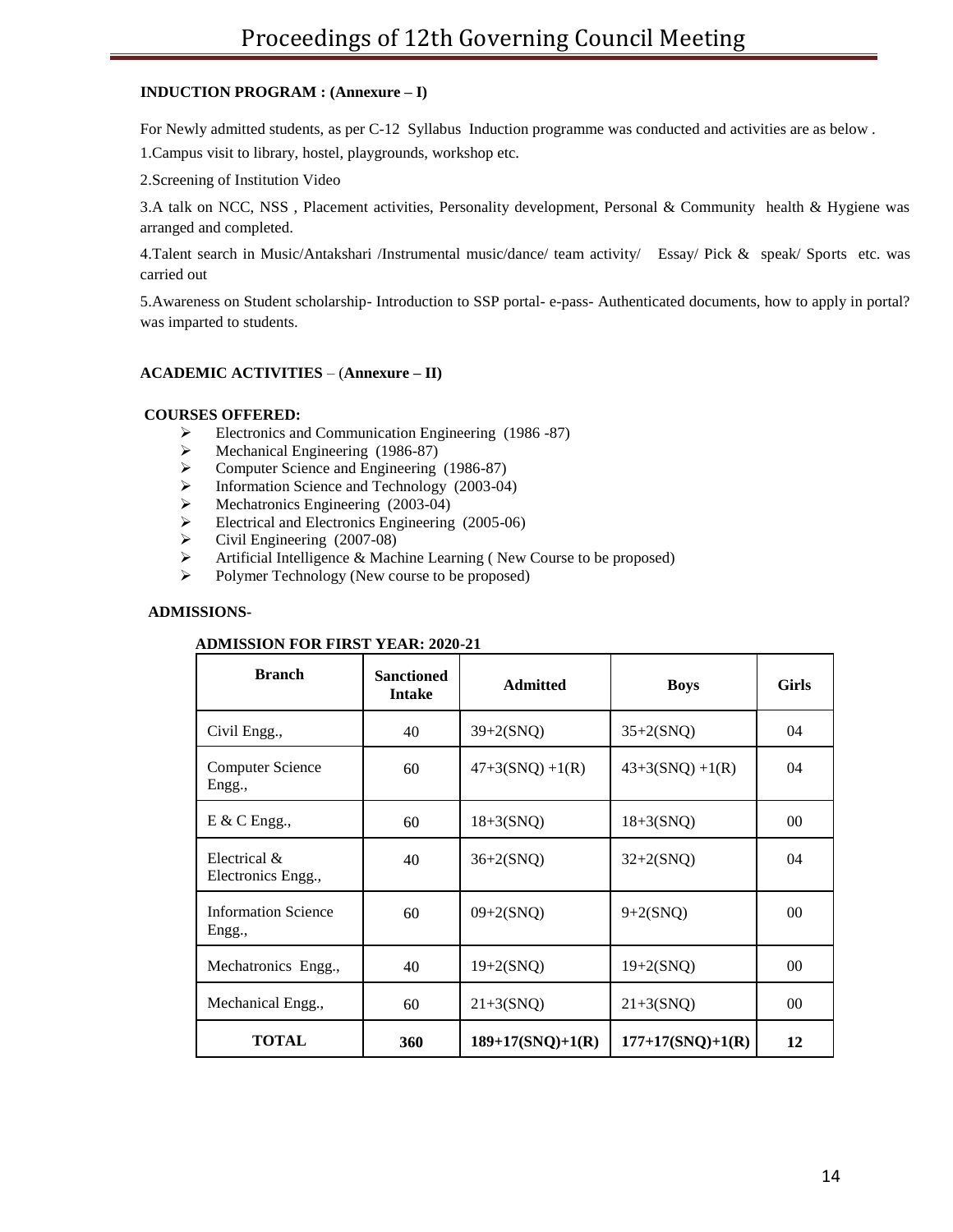|                                   |               | I Sem |       |               | <b>III</b> Sem |       |               | V Sem |       |                | <b>Total</b> |       |
|-----------------------------------|---------------|-------|-------|---------------|----------------|-------|---------------|-------|-------|----------------|--------------|-------|
| <b>Branch</b>                     | Appe<br>-ared | Pass  | $\%$  | Appe<br>-ared | Pass           | $\%$  | Appe<br>-ared | Pass  | $\%$  | Appe -<br>ared | Pass         | $\%$  |
| Civil Engg.                       | 38            | 34    | 89.47 | 39            | 39             | 100   | 43            | 20    | 46.51 | 120            | 93           | 89.66 |
| Computer Science Engg.            | 57            | 44    | 77.19 | 49            | 49             | 100   | 41            | 35    | 85.37 | 147            | 128          | 87.07 |
| $E \& C$ Engg.                    | 35            | 29    | 82.86 | 23            | 19             | 82.61 | 28            | 24    | 85.17 | 86             | 72           | 83.70 |
| Electrical & Electronics<br>Engg. | 40            | 39    | 97.5  | 30            | 30             | 100   | 29            | 24    | 82.76 | 99             | 93           | 93.93 |
| Information Science Engg.         | 19            | 15    | 78.95 | $\mathbf{Q}$  | 9              | 100   | 13            | 10    | 76.92 | 41             | 34           | 82.9  |
| Mechatronics Engg.                | 38            | 34    | 89.47 | 19            | 19             | 100   | 21            | 21    | 100   | 78             | 74           | 94.87 |
| Mechanical Engg.                  | 59            | 57    | 96.61 | 52            | 52             | 100   | 51            | 29    | 56.86 | 162            | 138          | 85.18 |
| <b>TOTAL</b>                      | 286           | 252   | 88.11 | 221           | 217            | 98.2  | 226           | 163   | 72.12 | 733            | 632          | 86.22 |

### **RESULT ANALYSIS OF APRIL / MAY 2020 EXAMINATIONS –(Annexure – III)**

**Graphical Analysis INSTITUTION RESULT ANALYSIS YEAR WISE**



| <b>SL</b><br>N <sub>0</sub> | <b>Student Name</b> | Program | Percentage |
|-----------------------------|---------------------|---------|------------|
| 1.                          | Sri. Likith Kumar M | VI E&CE | 95.52      |
| 2.                          | Sri. Naveen R       | VI IS&E | 94.56      |
| 3.                          | Sri. Prajwal P      | VI ME   | 93.92      |
| 4.                          | Sri. Karthikeyan S  | VI MC   | 93.28      |
| 5.                          | Kum. Ruchitha C K   | VI CE   | 91.04      |
| 6.                          | Sri. Pavan N        | VI E&EE | 89.12      |
| 7.                          | Kum. Deepa M        | VI CS&E | 88.8       |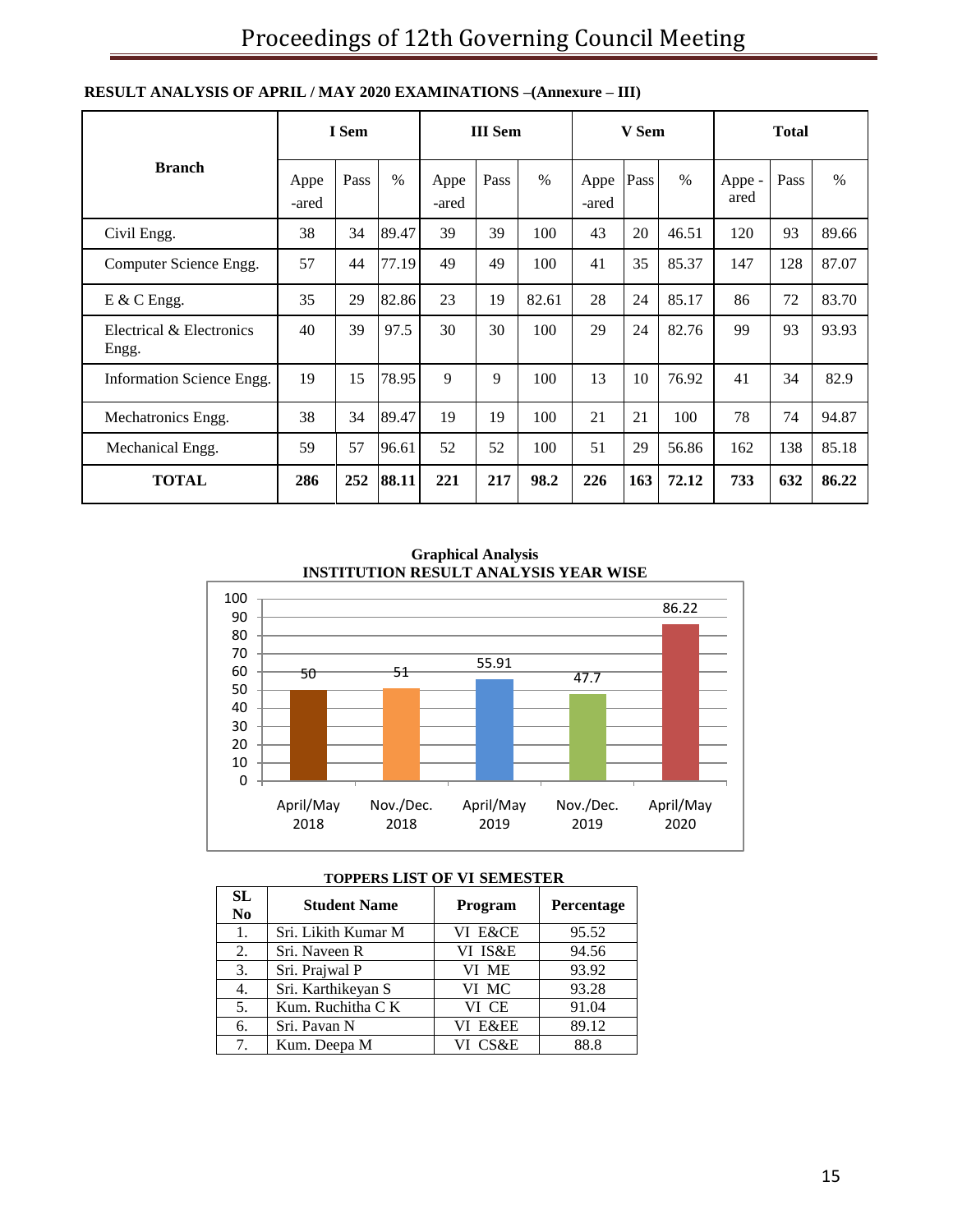### **FCD'S AND FC OF VI SEMESTER**

| <b>Total Students</b><br>Appeared | No. FCD | No. of FC | No. of pass | Percentage<br>of Pass |
|-----------------------------------|---------|-----------|-------------|-----------------------|
| 226                               |         | 69        |             | 72.13                 |

 Out of **91 FCD's**, **10** students have scored above **90%, 50** students have scored between **80% to 90%, 31** students have scored between **75% to 79%.**

## **EXTRA CURRICULAR ACTIVITIES – (Annexure – IV)**

| Sl.No.         | <b>ACTIVITIES</b> | <b>DETAILS</b>                                                                                                                                                         |  |  |
|----------------|-------------------|------------------------------------------------------------------------------------------------------------------------------------------------------------------------|--|--|
| $\cdot$ 1      | <b>NSS</b>        | Enrolment of all the newly admitted students to NSS was carried out.<br>$\bullet$                                                                                      |  |  |
|                |                   | NSS induction program for $1st$ semester students of all branches was<br>conducted from 12.01.2021 to 22.01.2021, covering the following topics.                       |  |  |
|                |                   | Swamy Vivekananda Jayanthi was celebrated on 12.01.2021.<br>$\bullet$                                                                                                  |  |  |
|                |                   | 125 <sup>th</sup> Jayanthi of Netaji Subhash chandra Bose was celebrate on<br>$\bullet$                                                                                |  |  |
|                |                   | 23.01.2021                                                                                                                                                             |  |  |
|                |                   | NSS Volunteers participated in Prime Minister "Pariksha Pe Charcha"<br>Program through Online on 7.4.2021                                                              |  |  |
|                |                   | Sri. Ambedkar Jayanthi was celebrated on 14.4.2021 in association<br>$\bullet$                                                                                         |  |  |
|                |                   | with NCC                                                                                                                                                               |  |  |
| $\overline{2}$ | <b>NCC</b>        | NCC Cadets selections of the year 2020-21 conducted on November 20 <sup>th</sup><br>$\bullet$<br>2020 at Polytechnic                                                   |  |  |
|                |                   | NC Cadets participated CATC Camp from 25 <sup>th</sup> June to 4 <sup>th</sup> Feb 2021 at<br>$\bullet$<br>Manasa Gangothri                                            |  |  |
|                |                   | NCC Cadets of JSS Polytechnic, Mysuru won first prize in Volleyball and<br>$\bullet$<br>tug of war competition in CATC camp.                                           |  |  |
|                |                   | NCC B and C certificate exams conducted in the month of Feb 2021.                                                                                                      |  |  |
|                |                   | NCC Cadets of JSS Polytechnic, Mysuru cleaned the statue of Sri.<br>$\bullet$<br>Ramakrishna Paramahamsa at Andolana Circle, Mysuru on 13 <sup>th</sup> March<br>2021. |  |  |
|                |                   | NCC Cadets participated Ccycle rally on account of World Sparrow Day<br>$\bullet$<br>on 20 <sup>th</sup> March 2021.                                                   |  |  |
|                |                   | NCC Cadets participated rally on account of Jalliyanwalabagh memorial<br>$\bullet$<br>day on $13th$ April 2021.                                                        |  |  |
|                |                   | NCC Cadets celebrated Ambedkar Jayanthi on 14 <sup>th</sup> April 2021.<br>٠                                                                                           |  |  |
|                |                   | NCC Officer and cadets working as a Teleoperator in covid war room<br>$\bullet$<br>(covid warriors) from 24 <sup>th</sup> May till date.                               |  |  |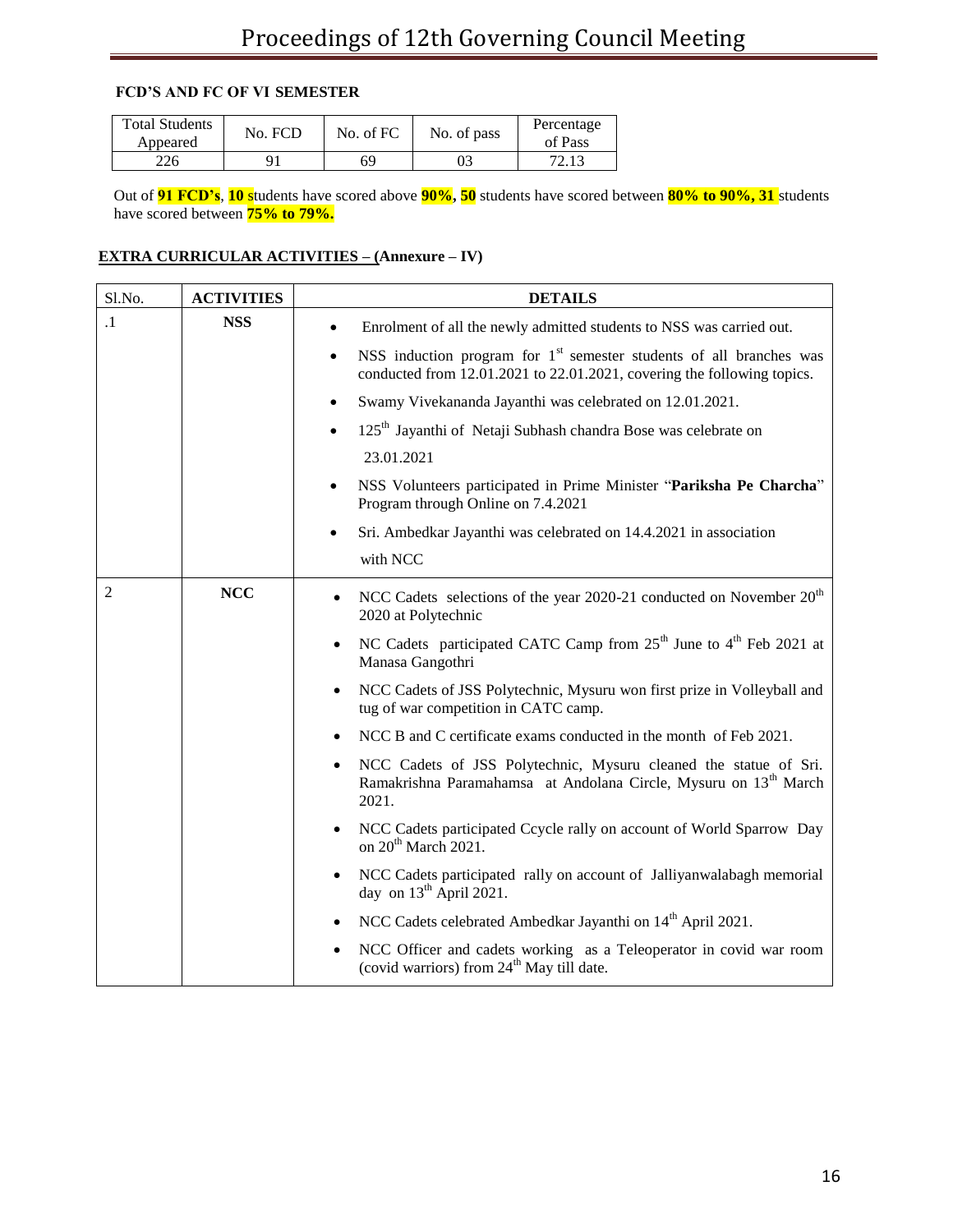| 3 | <b>Alumini</b>     |           | Alumni online meeting organized on 17.07.2021 on Google meet platform                                                                |
|---|--------------------|-----------|--------------------------------------------------------------------------------------------------------------------------------------|
|   | <b>Association</b> |           | Principal all the staff and 72 Alumni members participated in the meeting                                                            |
|   |                    | ٠         | As per agenda "The Suggestions for the implement of Polytechnic" was<br>discussed and their views                                    |
|   |                    | $\bullet$ | Google forms for t he details of the Alumni members available with us<br>was sent 359 members have responded through their till date |
|   |                    | ٠         | The Details of the Alumni members thus received has been saved in<br>Excel Format.                                                   |
|   |                    | ٠         | In Addition new "Telegram app" group of Alumni members has been<br>created 138 members have enrolled to the group till date.         |

## **STAFF DEVELOPMENT PROGRAMMES – (Annexure – V)**

## **FACULTY DEVELOPMENT PROGRAM (FDP) ATTENDED DURING 2021-22**

| Sl.<br>No.              | Program                                                                                                                                                                            | <b>Date</b>                                                                   | <b>Organized by</b>                                                                                                                                                                                           | Name of the staff                       |
|-------------------------|------------------------------------------------------------------------------------------------------------------------------------------------------------------------------------|-------------------------------------------------------------------------------|---------------------------------------------------------------------------------------------------------------------------------------------------------------------------------------------------------------|-----------------------------------------|
| $\overline{1}$          | 7 days FDP on NSS Training<br>Program for programming<br>officers                                                                                                                  | 16.3.2021<br>to<br>22.3.2021                                                  | NSS ETI, University of Mysore                                                                                                                                                                                 | Chandrasekhara<br>Murthy K <sub>B</sub> |
|                         | 7 days FDP on Policy Initiative<br>and Quality enhancement in<br>Higher Education.                                                                                                 | 5.5.2021<br>to<br>11.5.2021                                                   | Academic Research Group, Kolar                                                                                                                                                                                | Chandrashekhara<br>Murthy K B           |
| $\overline{2}$          | Policy Initiative and Quality<br>Enhancement in Higher<br>Education<br><b>Smart Sensors best industrial</b><br>Automation and Healthcare<br>Technology<br>IOT and its Applications | 5.5.2021<br>to<br>11.5.2021<br>7.6.2021<br>to<br>11.6.2021<br>26.5.2021<br>to | Academic Research Group, Kolar,<br>sponsored by ATAL<br>ACADEMY, AICTE<br>P.S.R Engineering College sponsored<br>by ATAL ACADEMY, AICTE<br>Amity School of Engineering &<br>Technology, Gwalior, sponsored by | Shruthi <sub>S</sub>                    |
|                         | Best Teaching-Learning and<br><b>Assessment Practices in</b><br><b>Computer Science /Information</b><br>Technology based on NEP                                                    | 30.5.2021<br>5.7.2021<br>to<br>9.7.2021                                       | ATAL ACADEMY, AICTE<br>Dept of IS&E, JSS Science and<br>Technology University, Mysuru,<br>sponsored by ATAL<br>ACADEMY, AICTE                                                                                 |                                         |
| $\overline{\mathbf{3}}$ | Artificial Intelligence and Its<br>Applications                                                                                                                                    | 24.5.21<br>to<br>29.5.21                                                      | Dept of IS&E, JSS Science and<br>Technology University, Mysuru                                                                                                                                                | Shinu Koshy<br>Shruthi S                |
|                         | Best Teaching-Learning and<br><b>Assessment Practices in</b><br>Computer Science /Information<br>Technology based on NEP                                                           | 5.7.2021<br>to<br>9.7.2021                                                    | Dept of IS&E, JSS Science and<br>Technology University, Mysuru,<br>sponsored by ATAL<br>ACADEMY, AICTE                                                                                                        | Shinu Koshy<br>Arun J<br>Shruthi S      |
| $\overline{\mathbf{4}}$ | Multi technologies                                                                                                                                                                 | 28.06.2021<br>to<br>03.07.2021                                                | Dept of Computer Science and Engg,<br>CSMSS college of<br>Polytechnic, Aurangabad                                                                                                                             | Sowmyashree.H.G.                        |
| $\overline{5}$          | Practical insight into key<br>concepts of Blockchain                                                                                                                               | 12.72021<br>to<br>16.7.2021                                                   | Dept of IS &E, Ramaiah Institute of<br>Technology, sponsored by ATAL<br>ACADEMY, AICTE                                                                                                                        | Sowmyashree.H.G<br>Somaprabha S         |
| 5                       | Preparation of Lab manual and<br>Project evaluation                                                                                                                                | 24.5.21<br>to<br>29.5.21                                                      | Government polytechnic<br>College, Bagalkote, Karnataka                                                                                                                                                       | Manjula.M                               |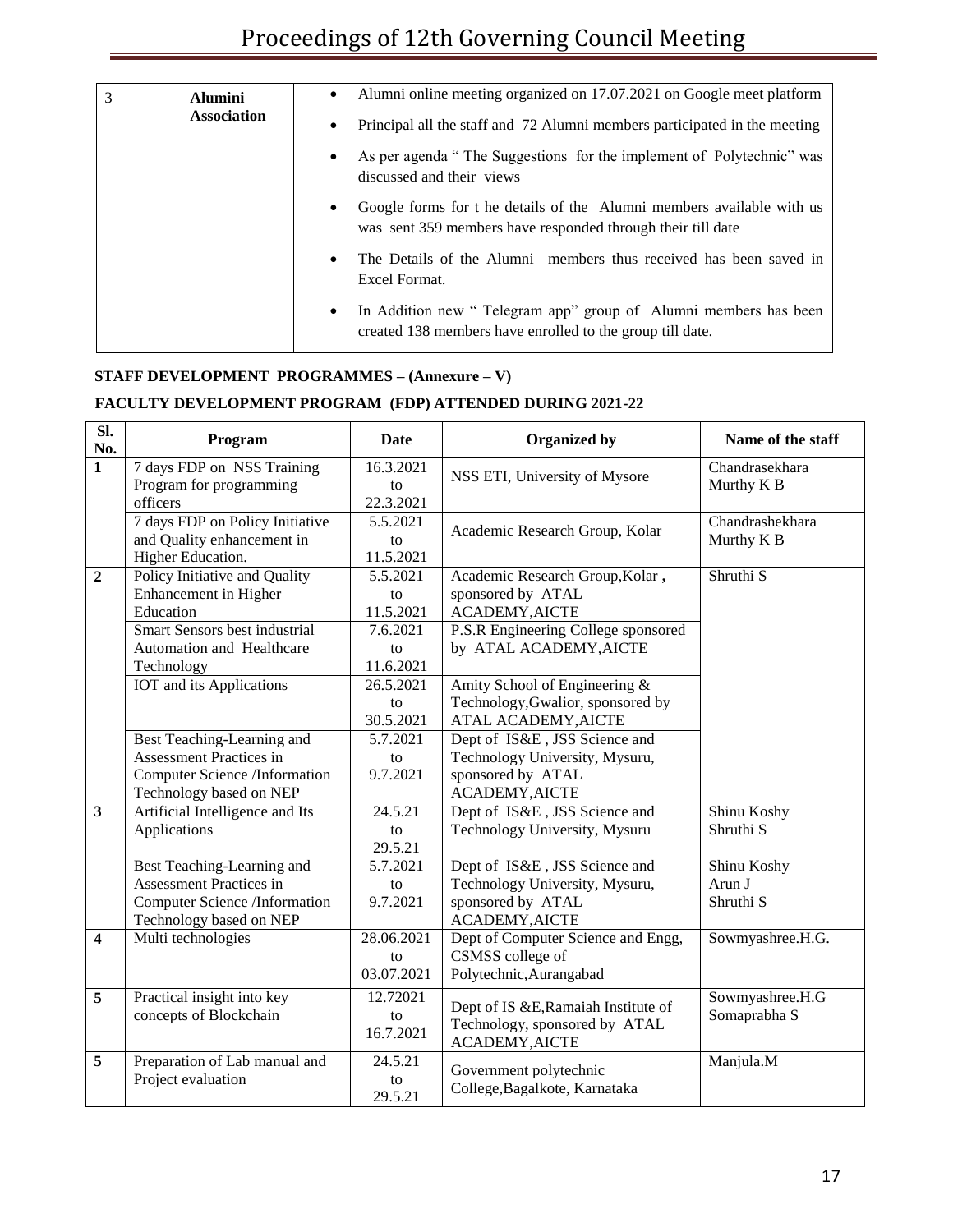# Proceedings of 12th Governing Council Meeting

| 6              | A pedagogy for effective use of | 13.7.2021  | Department of Electronics and   | Shinu Koshy        |
|----------------|---------------------------------|------------|---------------------------------|--------------------|
|                | 5G communication Networks for   | to         | Engg, JNNCE Shivamogga          | Arun J             |
|                | <b>Cloud Applications</b>       | 17.7.2021  |                                 | Shruthi S          |
| $\overline{7}$ | Preparation of lab manual and   | 24.05.2021 | Govt polytechnic                | Prathibha D        |
|                | project evaluation              | to         | Bagalkote, karnataka            | Shwetha MP         |
|                |                                 | 29.05.2021 |                                 | Sadhana M V        |
| 8              | Advances in Electrical vehicles | 28.06.2021 | Vidyavardhaka College of        | Prathibha D        |
|                |                                 | to         | engineering Mysuru              | Shwetha MP         |
|                |                                 | 02.07.2021 |                                 | Sadhana M V        |
|                |                                 |            |                                 | Sneha <sub>S</sub> |
|                |                                 |            |                                 | Ashwini B          |
| 9              | Research Methodologies and      | 05.07.2021 | NITTTR, Kolkata (ministry of HR | Prathibha D        |
|                | Data analysis                   | to         | Develpoment , Govt of india)    | Shwetha M P        |
|                |                                 | 16.07.2021 |                                 | Sadhana M V        |
|                |                                 |            |                                 |                    |

## **PROGRAMS/WORKSHOPS/WEBINARS/GUEST LECTURE ATTENDED DURING 2021-22**

| Sl.No | Date                           | <b>Topic</b>                                                           | <b>Participants</b>                             | <b>Resource Person</b>                                                                  |
|-------|--------------------------------|------------------------------------------------------------------------|-------------------------------------------------|-----------------------------------------------------------------------------------------|
| 1     | 31.05.2021                     | Motivation session                                                     |                                                 | Sri. Chethan Ram R A - International<br>Trainer                                         |
| 2     | 09.6.2021                      | <b>Personality Development</b><br>session                              |                                                 | Mr. Sathish - International Trainer                                                     |
| 3     | 10.06.2021                     | <b>Personality Development</b><br>Session                              |                                                 | Smt. Kavitha S Shasthri - Trainer                                                       |
| 4     | 29.05.2021                     | National Education Policy-<br>2020                                     | All staffs of JSS Polytechnic,<br>Mysuru        | Mr. Jacob- Assistant Professor,<br>Bengaluru                                            |
| 5     | 31.05 2021<br>To<br>02.06.2021 | <b>Training The Trainers</b>                                           |                                                 | Mr. Jacob Swaminathan J- NGO<br>representative, The Skill<br>Factory, Bengaluru         |
| 7     | 03.05.2021                     | Digital Pedagogy                                                       |                                                 | Dr. Srinath S- Associate Professor, JSS<br>University for Science and Technology        |
| 8     | 11.06.2021                     | EQ vs IQ                                                               |                                                 | Dr. Anupama Sundar- Associate<br>Professor, JSS Centre for Management<br><b>Studies</b> |
| 9     | 04.06.2021                     | Vairaanugalu Matthu jeeva<br>vaividyathe                               |                                                 | Dr. Raghavendra MP                                                                      |
| 10    | 21.05.2021                     | Recent Trends in Computer<br>Vision and its Industrial<br>Applications | Sowmyashree H.G<br>Tejaswini MP                 | Hindusthan First Grade college                                                          |
| 11    | 04.06.2021                     | Java Real Time<br>Applications                                         | Somaprabha Shinukoshy<br>Tejaswini MP<br>Arun J | MIT, Thandavapura                                                                       |
| 12    | 12.06.2021                     | Project management Skills                                              | Somaprabha<br>Shruthi S                         | Raghav Prasad<br>MBA JSSTI campus                                                       |
| 13    | 30.06.2021                     | Mind tuning for success                                                | All staffs of EE department                     | Y M Sasalaradhya                                                                        |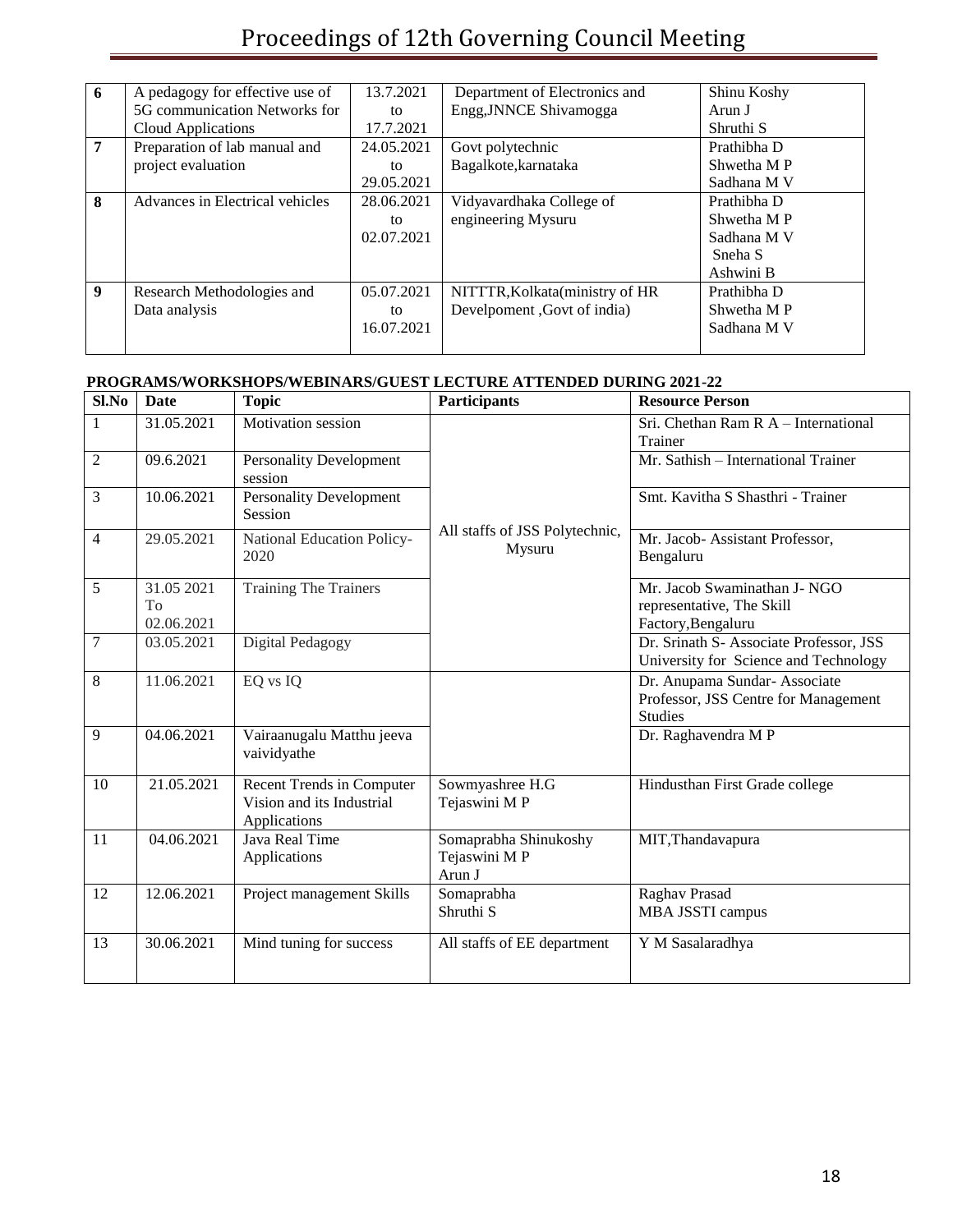### **STAFF WHO HAVE COMPLETED SWAYAM ONLINE COURSES (AFTER 06.02.2021 TO TILL DATE)**

| SI.<br>No. | <b>Name</b>       | Dept. | <b>Course Name</b>                    | <b>Remarks</b> |
|------------|-------------------|-------|---------------------------------------|----------------|
| 1.         | HarshaKumar S     | MC    | <b>Engineering Metrology</b>          | Completed      |
| 2.         | Vimala H N        | EC    | Microprocessor & Microcontroller      | Registered     |
| 3.         | Pavithra B        | EC    | <b>Digital Electronics Circuits</b>   | Registered     |
| 4.         | Niranjanamurthy M | EC    | Microprocessor and<br>Microcontroller | Registered     |
| 5.         | Sadhana M V       | EE    | Accredition for diploma Engineering   | Registered     |
|            |                   |       | Programme                             |                |

### **WEBINARS CONDUCTED FOR STUDENTS**

| Sl No            | <b>Date</b>      | <b>Webinar On</b>                                      | <b>Resource Person</b>                                                        |  |  |
|------------------|------------------|--------------------------------------------------------|-------------------------------------------------------------------------------|--|--|
| 1                | 29-05-2021       | IOT and its applications                               | Mr. Mustaffa and Team<br>Orbfocus ,Mysuru                                     |  |  |
| $\overline{2}$   | 07-06-2021       | <b>Big Data Analytics</b>                              | Mr. Sudeep Kumar G and Ms. Sushma G<br>S3T CI, Mysuru                         |  |  |
| $\overline{3}$   | 19-06-2021       | Career Guidance                                        | Mr. Nikhil.N.Jain and Mr. Shashank S<br>Alumni , JSSP, Mysuru                 |  |  |
| $\overline{4}$ . | $04 - 06 - 2021$ | Java Real Time Applications                            | MIT, Thandavapura                                                             |  |  |
| 5.               | 30-6-2021        | Mind tuning for success                                | Sri.Y M Sasalaradhya- Principal, JSSP Nanjangud                               |  |  |
| 6.               | 14-10-2021       | <b>Bacterial Concrete</b>                              | Mr. Nikhil T R                                                                |  |  |
| 7.               | 22-10-2021       | Low Energy Building                                    | Mr. Rakesh Jain                                                               |  |  |
| 8.               | 13-10-2020       | <b>Computer Networks</b>                               | Smt.Pallavi C V<br>Assistant Professor,<br>Dept. of ISE, JIT Bengaluru        |  |  |
| 9.               | 15-10-2020       | Analog Electronics Circuit<br>simulation using Proteus | Mr.Thejas<br>Senior Technical Engineer, IQuest Mysuru.                        |  |  |
| 10               | 20-10-2020       | PCB Design                                             | Vinay Y N<br>Product Development Engineer<br>Fluorescence Technologies Mysuru |  |  |
| 11               | 28-05-2021       | Artificial Intelligence                                | Manas Sharma<br>Analyst, JP Morgan Chase                                      |  |  |

#### **PUBLICATIONS**

- **1.** Mrs. Ashakulkarni & Dr. Shashidhar S M " Performance Analysis of Transformation Techniques with Prediction gorithms on Diagnosing Carotid Plaques" in ARPN Journal of Engineering & Applied Sciences, ISSN 1819"6608, VOL,14 No. 16, August 2019.
- 2. Mrs. Ashakulkarni & Dr. Shashidhar S M "Automated Techniques for Carotid Plaque Characterization & Classification using RDWT in Ultra Sound Images" in Journal of Cardio Vascular Diseases Research, ISS 0975:3583, 0976:2833, VOL.12, ISSUE 04, 2021.
- 3. Adarsh B Koneri of 6<sup>th</sup> Sem Computer Science and Engineering of our Polytechnic presented the topic " Technology Trends 2020" on February  $14<sup>th</sup>$  and  $15<sup>th</sup>$  2020 Maharaja Institute of Technology, Thandavapura, Mysuru. This Article is published in Computer Society of India Region V Convention by MIT Thandavapura, He has covered topics like Security, Artificial Intelligence, Soft Vision, RPA etc.,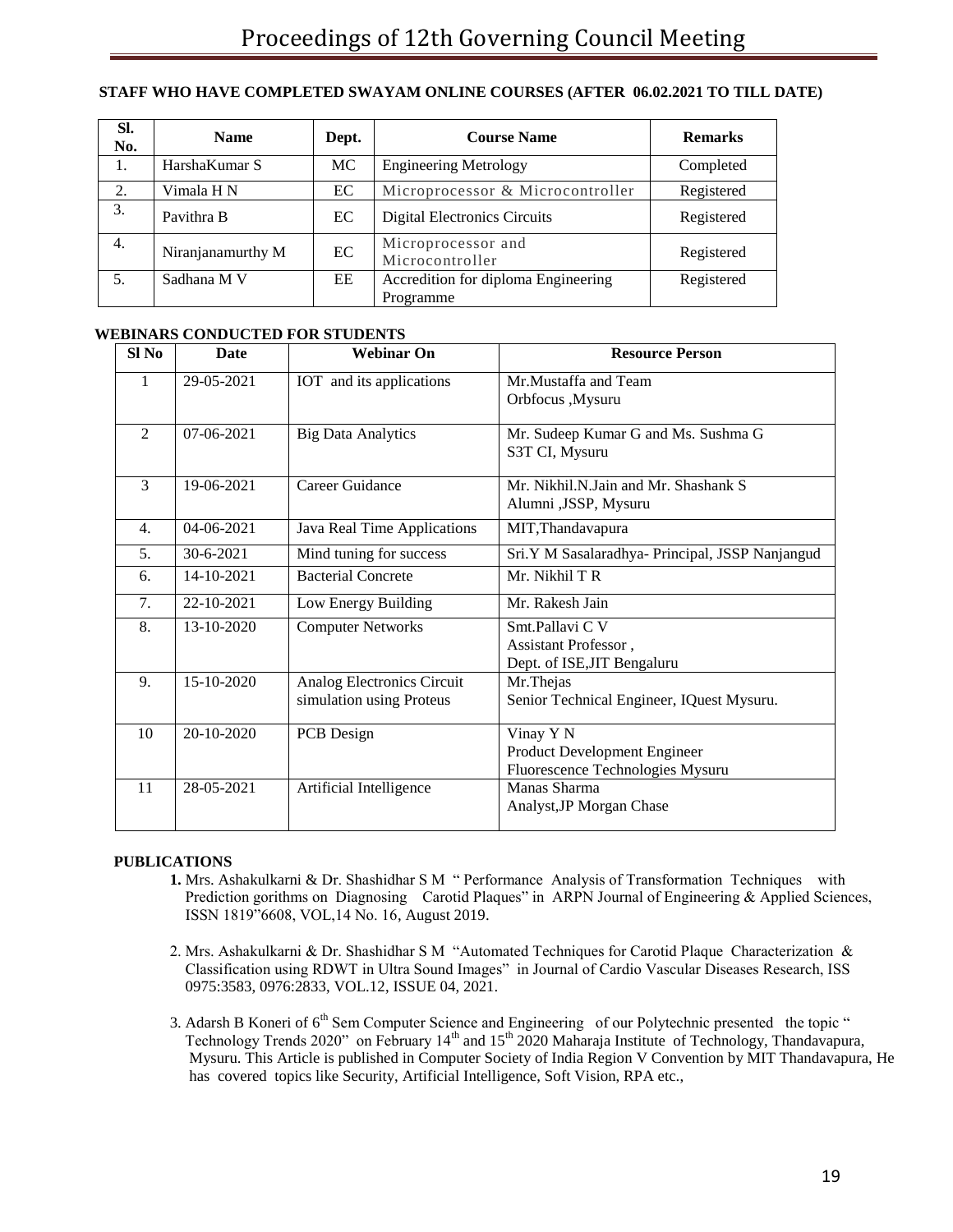### **SCHOLARSHIPS - (Annexure – VI)**

| SI.<br>No. | Department( $s$ )                                                  | <b>Total amount</b><br>till previous<br>vear | 2017-18<br>$\mathbf{R}$ s | 2018-19<br>$\mathbf{R}$ s | 2019-20<br>$\mathbf{R}$ s | <b>Total Amount</b><br>till date<br>$Rs.(3+6)$ |
|------------|--------------------------------------------------------------------|----------------------------------------------|---------------------------|---------------------------|---------------------------|------------------------------------------------|
| 1          | $\overline{2}$                                                     | 3                                            | 4                         | 5                         | 6                         | 7                                              |
| 1.         | Social welfare Dept.<br>(SC, ST)                                   | 16,51,525.00                                 | 6,72,040.00               | 7,27,765.00               | $\overline{\phantom{a}}$  | 16,51,525.00                                   |
| 2.         | Taluk panchayath / Zilla<br>panchayath                             | 1,77,640.00                                  |                           |                           |                           | 1,77,640.00                                    |
| 3.         | The Karnataka Minorities<br><b>Development Corporation</b>         | 25,000.00                                    |                           | 30,000.00                 | $\overline{a}$            | 25,000.00                                      |
| 4.         | GOI - Post Metric<br>Scholarship Taluk<br>Panchayath               |                                              |                           |                           |                           |                                                |
| 5.         | <b>OBC</b> Fee Concession Merit                                    | 5,89,920.00                                  | 4,67,820.00               | 6,44,010.00               | 5,31,760.00               | 11,21,680.00                                   |
| 6.         | Govt of Karnataka (OBC &<br>$etc.,$ )<br>(other concession to OBC) | 2,28,900.00                                  |                           |                           | $\overline{\phantom{a}}$  | 2,28,900.00                                    |
|            | <b>TOTAL</b>                                                       | 26,72,985.00                                 | 11,39,860.00              | 14,01,775.00              | 5,31,760.00               | 32,04,745.00                                   |

### **STUDENTS WHO HAVE APPLIED FOR SCHOLARSHIP DURING THE YEAR 2020-21**

1.Minorities - 04 No's 2.Economically weaker section – 02 No's 3.OBC's – 132 No's  $4.SC's - 37 No's$ 5.ST's – 15 No's

### **ONLINE ACTIVITIES DURING LOCKDOWN PERIOD (Annexure – VII)**

### **1. ONLINE CLASSES CONDUCTED AND ITS IMPACT**

When the lock down announced on 27-04-2021, all the students are sent back to their native places safely and instructed to attend the classes online. All the faculty members are involved in providing online training activities through WhatsApp, Google Meet, teachmint and Zoom Meet platforms. All the faculty members are informed to prepare online class time tables and share with all the students to their WhatsApp group. Initially revision classes for the oddsemester theory courses were started as the practical examinations had been conducted physically before lockdown period. The theory examinations are yet to be conducted for odd semester. All the faculty members started revising the theory subjects online. Subsequently the Technical board announced to conduct even semester classes for all the students, and hence all the heads of departments were informed to prepare workload and subject allocation to all the faculty members of their respective departments. As per the time schedule, online link for Google meet or zoom meet or Teachmintwere created and the same was shared to all the students to attend the classes online. , less number of students participated in the online classes due to network issues, non-availability of smart phones etc. Later the attendance has improved gradually. Around88% of attendance is recorded in all the branches. Faculty members are engaging online classes, providing assignments to students, sharing question papers etc. as per the time table announced.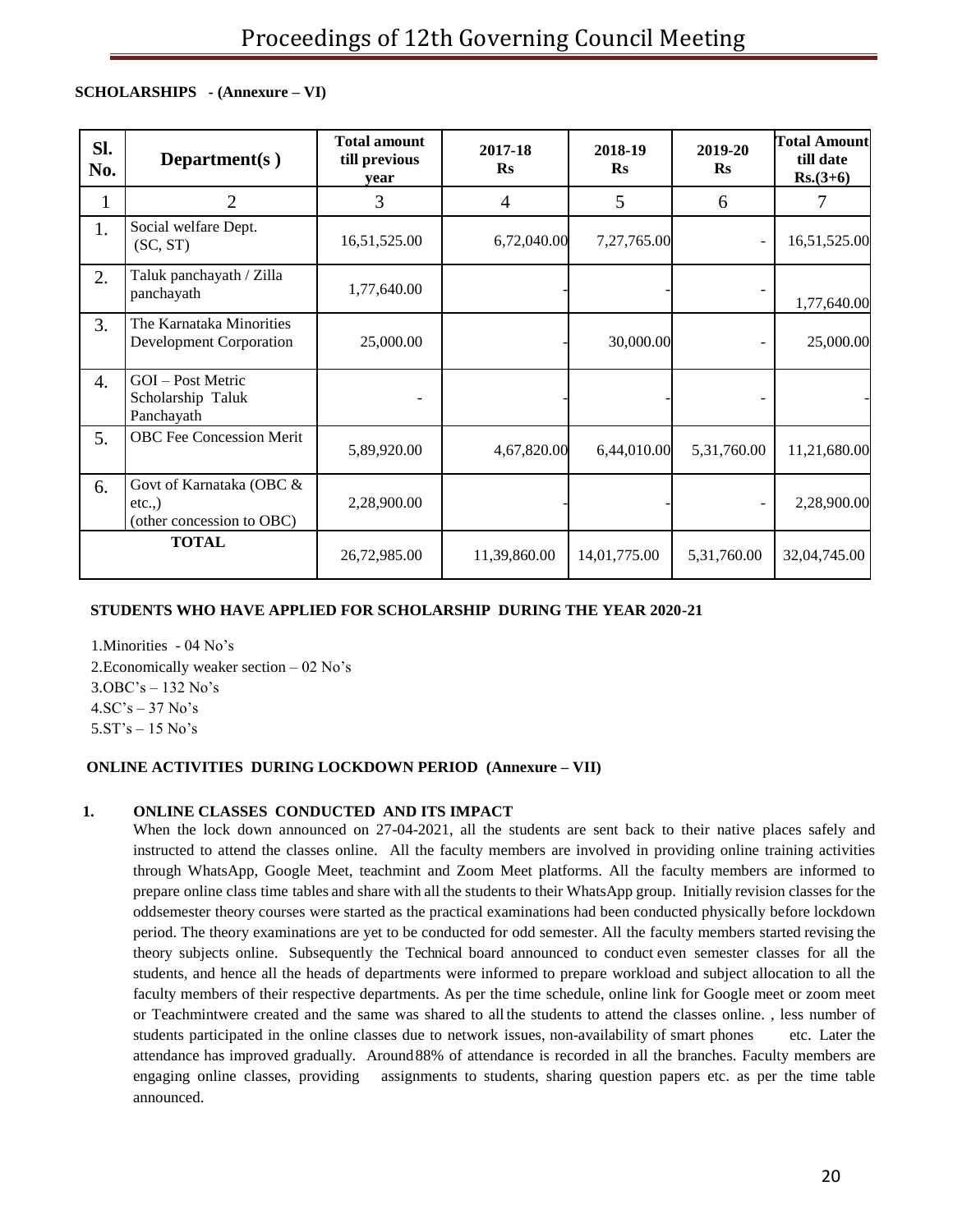The department wise status of online classes is depicted in the following chart:

**Impact of online classes:**

- Students are engaged in online classes through online meetings.
- regularly.
- Faculty members are able to revise the odd semester classes and make them to face the examinations of theory subjects.
- Even semester classes are started online so that academic input is provided as per the curriculum.
- Students are equipped themselves in understanding the subjects through classes, assignments, question paper solving and other activities.
- members.



### **2. NSS ACTIVITIES DURING LOCKDOWN PERIOD**

- 1. NSS Volunteers participated in Prime Minister Sri. Narendra Modi "**Pariksha Pe Charcha**" Program through Online on 7.4.2021.
- 2. Sri. Ambedkar Jayanthi was celebrated on 14.4.2021 in association with NCC.
- 3."Pre-Conference Workshop for Youth Social Innovation-21" online workshop organized by Srushti Degree College, Bangalore from 5.5.2021 to 10.5.2021.The following NSS Volunteers participated in this program.
	- A.Sri. Sanjay K B.Sri. Mahadevapasad C.Kum. Pranathi G D.Kum. Priya E.Kum. Thrisha G
- 4.Three days online workshop on "National Conference on Engagement of NSS Volunteers in COVID times" under the aegis of Department of Youth and Empowerment and sports was organized from 18.6.2021 to 20.6.2021 and our NSS volunteers participated in this workshop.
- 5. As a part of World Yoga Day and World Music Day on 21. 6. 2021, the NSS volunteers brought the awareness about Yoga and Music, by doing yoga at home and playing music, on line. Photos and video were shared through whatsApp group.
- 6. On 19.6.2021 online class for volunteers was conducted to educate them regarding the information about NSS and its objectives. 59 volunteers participated in this on line class.
- 7. Between 13.6.2021 to 29.6.2021, video was shared briefly as a daily chapter titled "Bhagavad Gita for Life" via YouTube Video to help volunteers build their Moral and Ethical personality . Details is as follows:
	- Chapter 1 Introduction 13.6.2021
	- Chapter-2 Sankyayoga 14.6.2021
	- Chapter-2 Sankyayoga (Part-2) 15 6 2021
	- Chapter-3 Karmayoga 16.6.2021
	- Chapter-4 Gnanayoga 17.6.2021
	- Chapter-5 Sanyasayoga 18.6.2021
	- Chapter-6 Dhyanayoga 19.6.2021
	- Chapter-7 Gnanavignanayoga 20.6.2021
	- Chapter-8 Aksharabramhayoga 21.6.2021